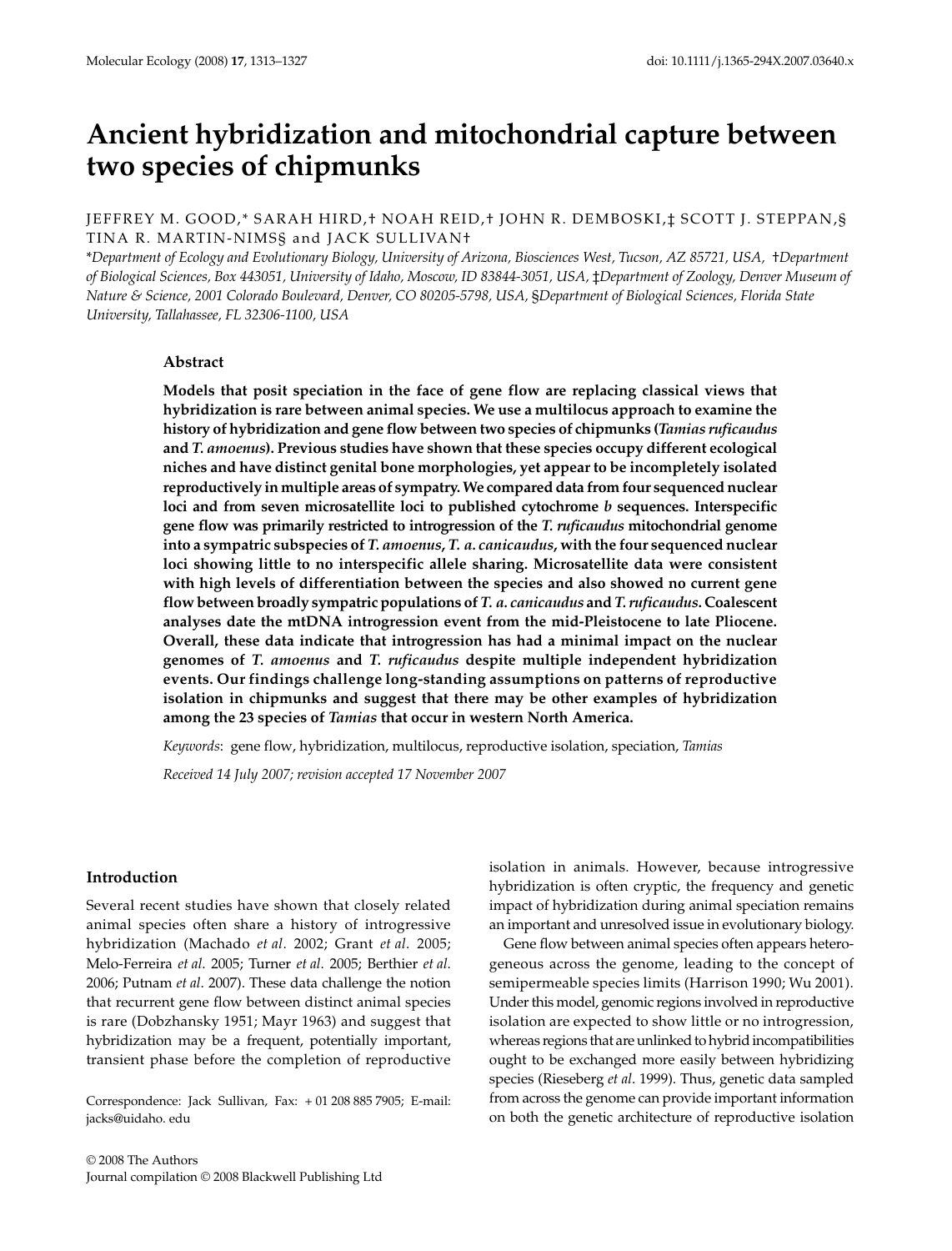

**Fig. 1** Distribution of *Tamias ruficaudus* and *T. amoenus* (modified from Hall 1981). The region of sympatry between *T. a. canicaudus* and *T. r. simulans* is indicated with cross-hatching. The zone of current introgression between *T. r. ruficaudus* and *T. amoenus* is stippled and was inferred from incongruence between mtDNA variation and genital morphology (Good *et al*. 2003). Sampling localities are denoted by circles and are shaded based on the kind of genetic sampling represented (black, sequenced mtDNA and/or nDNA loci; white, microsatellites; black and white, sequenced mtDNA and/or nDNA loci and microsatellites). Locality numbers correspond to Good *et al*. (2003), and Table S1.

(Rieseberg *et al*. 1999; Payseur *et al*. 2004) and the history of gene flow among populations or species (Hilton & Hey 1997; Kliman *et al*. 2000; Llopart *et al*. 2005). Recent methodological advances have facilitated the use of multilocus data to reconstruct the evolutionary history of diverging populations (Wakeley & Hey 1997; Wang *et al*. 1997; Pritchard *et al*. 2000; Machado *et al*. 2002; Hey & Nielsen 2007; Putnam *et al*. 2007), which can provide a means for testing demographic models of speciation and quantifying biologically relevant parameters underlying species limits (Broughton & Harrison 2003; Geraldes *et al*. 2006).

Two species of chipmunk (genus *Tamias sensu lato*; but see Piaggio & Spicer 2001) from western North America provide a compelling case study for examining semipermeable species limits (Good & Sullivan 2001; Demboski & Sullivan 2003; Good *et al*. 2003). The yellow-pine chipmunk, *Tamias amoenus*, is widely distributed across xeric forests of western North America (Sutton 1992) whereas the red-tailed chipmunk, *Tamias ruficaudus*, occurs primarily in mesic forests of the northern Rocky Mountains (Fig. 1; Best 1993). These are nonsister species (Levenson *et al*. 1985; Piaggio & Spicer 2001; Demboski & Sullivan 2003) and are sympatric along ecological transitions between xeric and mesic habitats. Furthermore, they show pronounced differentiation in the morphology of the males' os penis or baculum (White 1953; Good *et al*. 2003). Indeed, interspecifc divergence in the size and shape of the baculum has been traditionally viewed as indicative of complete reproductive isolation among species of *Tamias* (Patterson & Thaeler 1982; Sutton 1995).

Nevertheless, at least two independent instances of mitochondrial DNA (mtDNA) introgression have been documented between *T. amoenus* and *T. ruficaudus* (Good *et al*. 2003). Recent, potentially ongoing, hybridization has resulted in the introgression of *T. ruficaudus* mtDNA haplotypes into populations of *T. amoenus* near the northeastern edge of the *T. ruficaudus* distribution (Fig. 1). A second, presumably older hybridization event has been hypothesized to explain the fixation of *T. ruficaudus* mtDNA in *T. a. canicaudus*; based on mtDNA, *T. a. canicaudus* is monophyletic, is nested within *T. ruficaudus*, and is sister to *T. r. simulans,* with which it is partially sympatric. In both cases of mtDNA introgression, *T. amoenus* populations show no evidence of divergence in ecology, external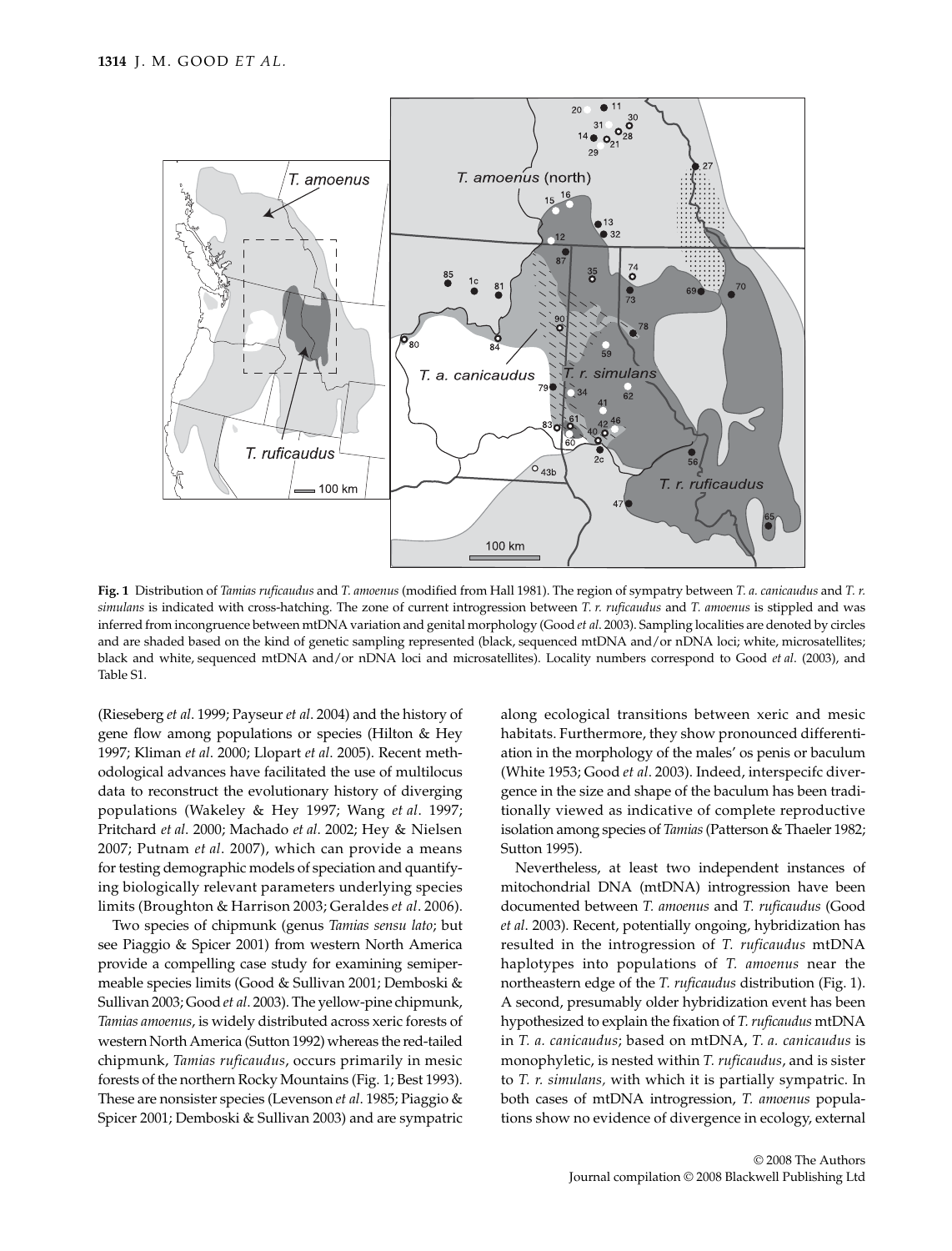morphology, or bacular morphology from nearby nonintrogressed *T. amoenus* populations (Good *et al*. 2003). In principle, incomplete sorting of ancestral polymorphisms could generate the lack of reciprocal monophyly between these species (Funk & Omland 2003); however, mtDNA variation is well sorted across geography in both species and haplotype sharing is geographically restricted to regions of sympatry (Good & Sullivan 2001; Demboski & Sullivan 2003). This pattern of geography-dependent genetic similarity between species is inconsistent with incomplete lineage sorting and provides strong evidence of interspecific gene flow (Goodman *et al*. 1999; Coyne & Orr 2004).

Here, we use a multilocus approach to elucidate the history and genetic contribution of the introgression in the genomes of *T. amoenus* and *T. ruficaudus*. We focus on two questions. First, what is the extent and pattern of introgression across mitochondrial and nuclear loci in both taxa? Second, is reproductive isolation complete between historically hybridizing populations of *T. a. canicaudus* and *T. r. simulans*? To address these questions, we examined genetic variation at one mitochondrial and 11 nuclear loci. We contrasted patterns of nucleotide sequence variation in the mitochondrion with four protein-coding nuclear loci to characterize levels of intraspecific genetic variation and to test for gene flow since the initial divergence of these species. Finally, we use finer-scale sampling of variation at seven microsatellite loci to characterize contemporary population structure and gene flow between populations of *T. a. canicaudus* and *T. r. simulans*.

## **Materials and methods**

# *Sampling strategy*

Resolution of genetic structure within and between hybridizing species requires sampling that spans the geographical range of both species while sufficiently surveying populations in regions of sympatry. Previously, we examined mitochondrial cytochrome *b* (cyt *b*) variation (701 bp) for 219 *T. ruficaudus* and 197 *T. amoenus* samples from across the range of both species (Demboski & Sullivan 2003; Good *et al*. 2003). We use these published cyt *b* data for all population-level analyses (see below). To build on this work, we expanded our previous genetic and taxonomic sampling to include a total of 1117 bp of cyt *b* and 19 species of *Tamias*. These data were generated to place patterns of mtDNA variation within *T. ruficaudus* and *T. amoenus* in a phylogenetic context with variation observed across the genus. We also sequenced four nuclear loci from 11 *T. ruficaudus* (seven *T. r. simulans* and four *T. r. ruficaudus*) from distinct localities across the species range. For *T. amoenus,* we sampled 34 individuals from 22 locations including eight *T. a. canicaudus*. Of the remaining 26 *T. amoenus*, 19 were sampled from populations directly

to the north of the range limit of *T. ruficaudus* and seven were selected from across the species range based on the major mtDNA phylogeographical partitions described by Demboski & Sullivan (2003). The northern *T. amoenus* populations comprise two subspecies (*T. a. affinis* and *T. a. luteiventris*); however, previous genetic analyses have demonstrated that these form a single mtDNA clade (Demboski & Sullivan 2003) and thus will be referred to as *T. amoenus* (north) throughout.

For surveys of microsatellite variation, we expanded our sampling within *T. r. simulans*, *T. a. canicaudus*, and *T. amoenus* (north). Samples of *T. r. simulans* and *T. a. canicaudus* were from populations that were either broadly sympatric or allopatric with respect to each other (Fig. 1). Our sampling of *T. r. simulans* included 20 individuals from five sympatric localities and 24 individuals from six allopatric localities. For *T. a. canicaudus,* we sampled 15 individuals from four sympatric localities and 20 individuals from two allopatric localities. Twenty-six *T. amoenus* (north) individuals were collected in locations that were geographically distant from both *T. r. simulans* and *T. a. canicaudus* as well as from the current introgression zone between *T. r. ruficaudus* and *T. amoenus* (north) (Good *et al*. 2003). Our geographical sampling strategy is depicted in Fig. 1 and Table S1, Supplementary material. All samples were either collected in the field, or obtained through loans of tissues or study skins from various sources (Demboski & Sullivan 2003; Good *et al*. 2003).

# *Extraction, amplification, sequencing, and fragment analysis*

Genomic DNA was extracted from tissues using the PCI/ CI 'hot' method (Sambrook & Russell 2001), a modified dodecyl trimethyl ammonium bromide/cetyltrimethyl ammonium bromide (DTAB/CTAB) protocol (Gustincich *et al*. 1991), or using the QIAGEN DNeasy Tissue Kit (QIAGEN). We polymerase chain reaction (PCR) amplified 12 loci: one mitochondrial (cyt *b*), four nuclear protein-coding genes (acrosin, acid phosphatase 5, proto-oncogene c-myc, and recombination activating gene 1), and seven nuclear microsatellite loci (EuAmMS26, EuAmMS35, EuAmMS37, EuAmMS86, EuAmMS108, EuAmMS114 and EuAmMS142; Schulte-Hostedde *et al*. 2000).

For cyt *b*, an 1117-bp fragment of the 5′ end was amplified and sequenced using primers and methodology described in Good *et al*. (2003) and Demboski & Sullivan (2003). This data set also included previously published sequences (Piaggio & Spicer 2001) and four unpublished sequences provided by J. Patton. We also sequenced a portion of acrosin (acr), an acrosomal binding protein present in mammalian sperm and involved in fertilization. Primers for acr were designed by aligning orthologous sequences for *Mus musculus*, *Rattus norvegicus*, *Homo sapiens* and *Spermophilus*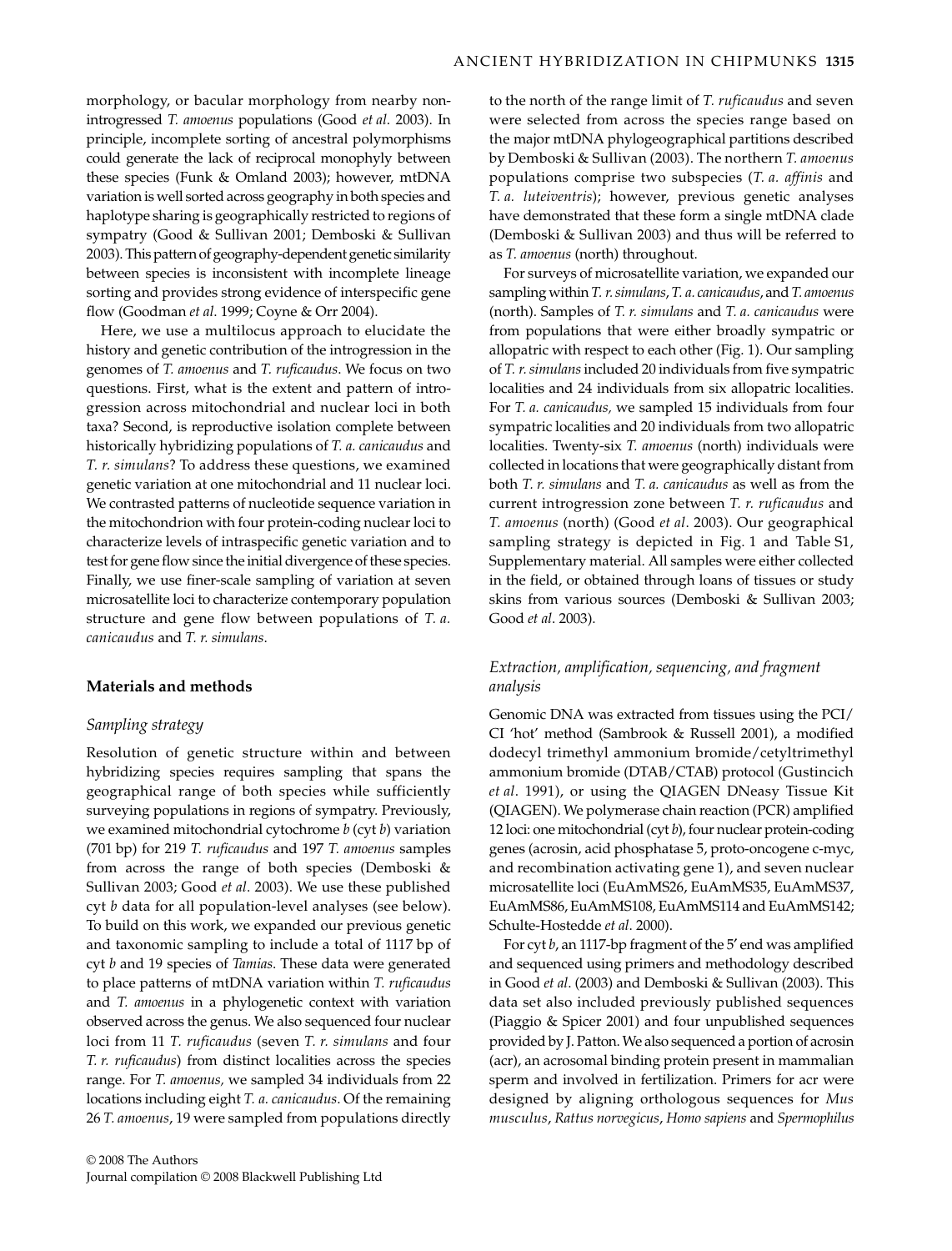## **1316** J. M. GOOD *ET AL.*

*tridecemlineatus* retrieved from GenBank and placing primers in conserved regions of exons. The following primer pairs amplified approximately 1600 bp of contiguous DNA, covering the first three exons and two introns: ACR11F (TATGGTRGAGATGCTGCCAACTG) and ACR 15R (GCA-GTGAGCAGCTGTAAGCACC), which covers ~1140 bp, from exon 1-exon 2; and ACR13F (CTCACTGGGTGCTTAC-AGCTGC), ACR14R (CCAGCCAGCCACATAGCAGG) which covers ~400 bp from exon 2-exon 3. Reactions were performed using a touchdown protocol beginning at an annealing temperature of 58 °C cycling twice at each 2° interval (56 °C and 54 °C) down to a final annealing temperature of 53 °C. For acid phosphatase 5 (acp5), a 390-bp region spanning intron 1, including sections of exons 1 and 2, was amplified. For the proto-oncogene, c-myc, we amplified a region spanning the 3′ end of intron 2 (243 bp), all of the translated exon 3 (563 bp), and the 5′ end of the untranslated region (UTR) of exon 3 (150 bp; 956 bp total). For the recombination activating gene 1 (RAG1), sequence data were generated entirely from the divergent 5′ region of the single protein-coding exon (808 bp). Primer sequences and amplification conditions for acp5, c-myc, and RAG1 were published previously (DeBry 1998; Steppan *et al*. 2004a, b). Amplicons were purified via precipitation with polyethylene glycol precipitation or QIAGEN QIAquick spin columns (QIAGEN). Products were sequenced directly for both strands on an ABI PRISM 3100 or 377 automated sequencer using BigDye Terminator chemistry (ABI).

We also amplified seven microsatellite loci using the primers developed by Schulte-Hostedde *et al*. (2000) for *T. amoenus*. PCR conditions involved an initial denaturing step of 94 °C for 3 min, 32 cycles of 45 s at 94 °C, 45 s at the appropriate annealing temperature (see Schulte-Hostedde *et al*. 2000), and 45 s at 72 °C. Amplicons were run on an ABI 3730 DNA sequencer and trace files were analysed with genemapper version 3.7 software (Applied Biosystems).

Chromatograms were first edited and initially aligned using sequencher 3.0–4.5 (Gene Codes Corp.). Nuclear sequence alignments were modified using MACCLADE 4.0 (Maddison & Maddison 2003). Levels of heterozygosity were low for all four of the nuclear gene loci and most haplotypes could be resolved unambiguously from diploid PCR sequence. When necessary, we resolved gametic phase of sequences computationally using the computer software phase 2.1.1 (Stephens *et al*. 2001). Newly generated DNA sequences are available in GenBank (accessions EU250579– EU250744).

# *Nucleotide variation*

For each sequenced locus, we calculated basic estimates of nucleotide variability within and between *T. amoenus* and *T. ruficaudus* using DNASP 4.10 (Rozas *et al.* 2003). Nucleotide variability was measured as the average pairwise number of nucleotide differences,  $π$  (Nei & Li 1979), and the proportion of segregating sites, θ (Watterson 1975). We calculated the normalized difference between π and θ or Tajima's *D* (Tajima 1989) to test for departures in the frequency spectrum from equilibrium conditions.

# *Genealogical estimation*

Genealogical relationships were estimated using two approaches. First, we used a phylogenetic approach based on maximum-likelihood (ML) estimation. Models of sequence evolution were selected using DT-MODSEL (Minin *et al*. 2003) and ML searches were conducted with paup\* 4.0 (Swofford 2002) using successive approximations (Sullivan *et al*. 2005). Nodal support was estimated using the nonparametric ML bootstraps (Felsenstein 1985) in paup\*. Second, haplotype networks were estimated using median joining (Bandelt *et al.* 1999) as implemented in NETWORK 4.1.1.2 (Fluxus Technology, Ltd) with insertion/deletion variation treated as a fifth state.

# *Polymorphism, divergence, and gene flow*

We examined patterns of polymorphism to divergence using three related models based on the neutral equilibrium prediction that the ratio of polymorphism to divergence depends on the underlying mutation rate and should be equivalent across site classes and/or loci. First, we used the McDonald–Kreitman test to detect significant departures in the ratio of polymorphism to divergence for synonymous and nonsynonymous sites for protein-coding regions (McDonald & Kreitman 1991). Second, we used the Hudson– Kreitman–Aguade test to contrast patterns of polymorphism to divergence across sequenced loci (i.e. HKA test; Hudson *et al*. 1987). The HKA test was developed to detect heterogeneity among loci due to natural selection; however, heterogeneous gene flow across loci between two species also yields deviations from the neutral model. Thus, the HKA framework also provides a test of an isolation model of speciation (Wang *et al*. 1997). We compared polymorphism to divergence between *T. amoenus* and *T. ruficaudus* as well as divergence to a closely related species, *Tamias senex* (chosen as a geographically distant reference taxon for which some data were available). All five loci were examined using a single HKA test for each of the three possible pairwise species comparisons (*T*. *amoenus/T. ruficaudus*, *T. amoenus/T. senex*, *T*. *ruficaudus/T. senex*). In addition, we performed all pairwise comparisons among loci within each group. Estimates of average pairwise divergence for cyt *b* were corrected using the best fit HKY + I model, and significance was evaluated with 10 000 coalescent simulations (Hey & Kliman 1993). Third, we evaluated the fit of all five loci to the general isolation model developed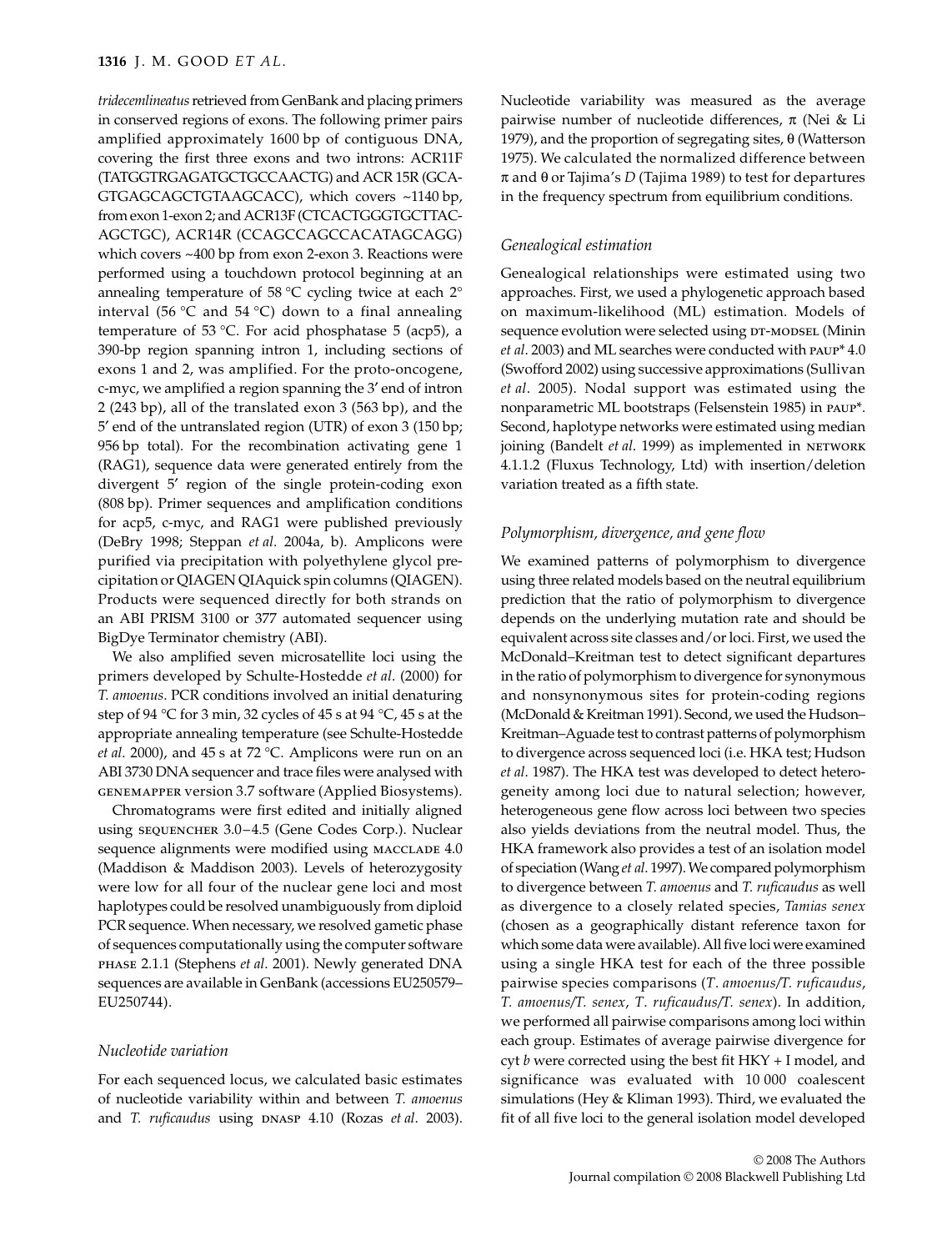by Wakeley & Hey (1997) using two statistics as implemented with the wh program. The Wang, Wakeley and Hey (WWH) statistic (Wang *et al*. 1997) was calculated from the sum of the maximum difference across loci between lowest and highest counts of shared polymorphisms and fixed differences, whereas the chi-squared test (Kliman *et al*. 2000) was based on a sum of the discrepancies between observed and expected values for each class of polymorphic site (shared, polymorphic within a single species, or fixed). Statistical significance of the WWH and the chi-squared test statistics were evaluated using 10 000 coalescent simulations.

The two-population isolation model of species divergence (e.g. Wakeley & Hey 1997) has been extended to include gene flow (Nielsen & Wakeley 2001; Hey & Nielsen 2007). We analysed our data using two different implementations of this framework. First, we used the program ima (Hey & Nielsen 2007) to derive multilocus coalescent estimates of six parameters based on the five-locus sequence data set: three population mutation parameters ( $\theta_{\text{amoenus}}$ ,  $\theta_{\text{ruficaudus}}$ , and  $\theta_{\text{ancestral}}$ , where  $\theta = 4N_e\mu$ ), the scaled population splitting time *t*, and two directional population migration rates  $(m_1$  and  $m_2)$ . Here,  $\mu$  is the mutation rate per locus per generation, *Ne* is the effective population size, and *m* is the number of migrants per generation. Nuclear loci were analysed under the infinite sites model while the cyt *b* locus was fit to the Hasegawa–Kishino–Yano (HKY) model of sequence evolution. The four-gametic haplotype test (Hudson & Kaplan 1985) was used to identify and remove all recombinant sequences. Second, we used the program mdiv (Nielsen & Wakeley 2001) to fit a simplified version of the model  $(\theta_{\text{amoenus}} = \theta_{\text{ruficaudus}} = \theta_{\text{ancestral}}$ ,  $m_1 = m_2$ ) to derive a coalescent estimate of mtDNA divergence between *T. r. simulans* and *T. a. canicaudus* to approximate the historical timing of introgression.

We used multiple approaches to evaluate contemporary levels of gene flow within and between *T. amoenus* and *T. ruficaudus* based on microsatellite data. Estimates of heterozygosity were calculated using genepop 3.4 (Raymond & Rousset 1995). Exact tests of Hardy–Weinberg equilibrium (HWE) were performed for each locus in each of three groups: *T. a. canicaudus*, *T. r simulans*, and *T. amoenus* (north). To estimate population differentiation, we calculated  $F_{ST}$ under an infinite allele model as implemented with genepop and  $R_{ST}$  under a stepwise-mutation model as implemented with FSTAT 2.9.3 (Goudet 1995). To examine differentiation at microsatellite loci without imposing a priori population structure on the data, we used a model-based clustering method as implemented in the program sTRUCTURE 2.1 (Pritchard *et al*. 2000). We ran five replicates of each of 11 possible population structures, with *k* ranging from 2 to 12 where *k* is the number of subdivisions. For each replicate, we ran chains for 106 generations and discarded the first 105 generations as burn-in.

structure does not account for deviations from HWE or provide an explicit test of recent hybridization. We used two approaches to address these issues. First, we analysed the microsatellite data using bayesass 1.2 (Wilson & Rannala 2003) and incorporated the inbreeding coefficient as a parameter in estimation of migration among populations. Second, we used NEWHYBRIDS (Anderson & Thompson 2002) to assign explicit probabilities of belonging to one of six hybrid classes (pure population 1, pure population 2,  $F_1$ ,  $F_2$ , backcrossed to population 1 and backcrossed to population 2). We performed two pairwise runs, comparing *T. a. canicaudus* to either *T. r. simulans* or *T. amoenus* (north). The program ran for  $2 \times 10^4$  iterations per run, the first half of which were discarded as burn-in.

## **Results**

#### *Patterns of nucleotide variation*

Sample sizes and patterns of nucleotide variation within each species are summarized in Table 1. For the previously published cyt *b* population data (701 bp), we report nucleotide variability in both the entire sample and in a subsample (51 *Tamias amoenus*, 45 *T. ruficaudus*) restricted to the same geographical sampling regime used for nuclear loci. All multilocus comparisons were conducted using the mtDNA subsample. For the four nuclear loci, we obtained between 54 (acr) and 80 sequences (acp5) for *T. ruficaudus* and *T. amoenus*. Differences in sample sizes were primarily due to the removal of individuals that demonstrated PCR and/or sequencing failure for a given locus.

Levels of variability were over an order of magnitude lower at nuclear loci than was observed for the mitochondrial cyt *b* locus (*T. ruficaudus*, average  $\pi = 0.14\%$  vs. 2.02%; *T. amoenus,* average  $\pi = 0.31\%$  vs. 4.95%). Variability was also lower in *T. ruficaudus* than in *T. amoenus*, except for c-myc. Within each species, there was considerable variation across nuclear loci. The most remarkable difference was observed in *T. amoenus,* where RAG1 was over an order of magnitude more variable than acr (silent and noncoding sites,  $\pi$  = 2.23% vs. 0.14%). We also observed considerable variation in the frequency spectrum across loci as estimated by Tajima's *D*. Only cyt *b* in *T. ruficaudus* and RAG1 in *T. amoenus* had a significantly positive skews. A positive Tajima's *D* was not unexpected given the deep mtDNA phylogeny partitions observed within both species (Good & Sullivan 2001; Demboski & Sullivan 2003).

#### *Genealogical relationships*

The phylogeny of *Tamias* from western North America is poorly resolved (Levenson *et al*. 1985; Piaggio & Spicer 2001; Demboski & Sullivan 2003), yet overall phylogenetic patterns are important for evaluating the potential for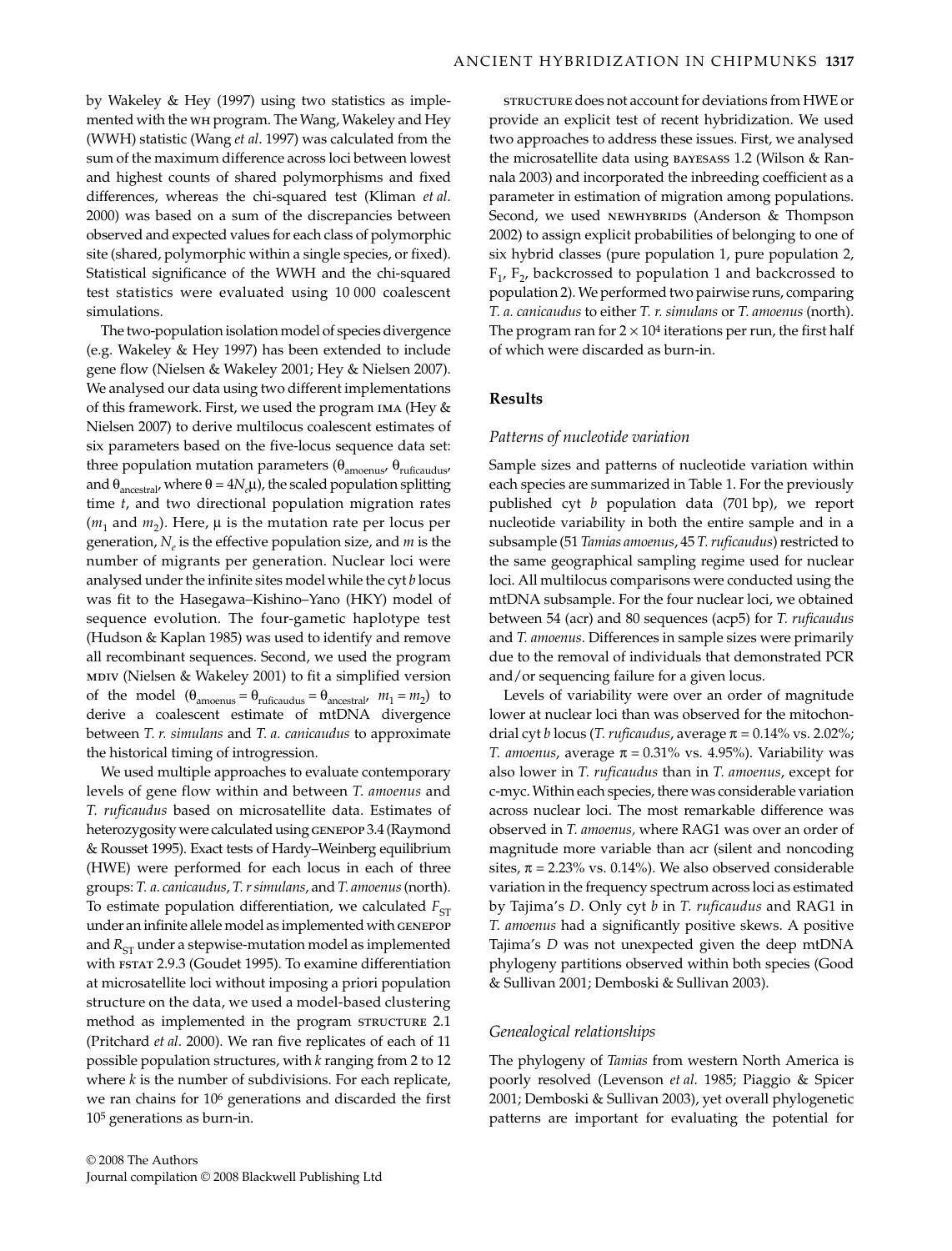| <b>Table 1</b> Nucleotide variation within Tamias amoenus and T. ruficaudus |  |
|-----------------------------------------------------------------------------|--|
|-----------------------------------------------------------------------------|--|

|                  |     |                          |                |                | $\pi$ (percentage) |         | $\theta$ (percentage) |         |             |                |  |
|------------------|-----|--------------------------|----------------|----------------|--------------------|---------|-----------------------|---------|-------------|----------------|--|
| Locus/species    | N   | Total sites <sup>+</sup> | Hap.‡          | S§             | All                | Silent¶ | All                   | Silent§ | Tajima's D¶ | $R_m^{**}$     |  |
| acr              |     |                          |                |                |                    |         |                       |         |             |                |  |
| T. amoenus       | 38  | 1558 (1150)              | 6              | 7              | 0.140              | 0.140   | 0.107                 | 0.104   | 0.897       | $\theta$       |  |
| T. ruficaudus    | 16  | 1557 (1149)              | $\overline{4}$ | 4              | 0.099              | 0.134   | 0.077                 | 0.105   | 0.873       | $\theta$       |  |
| acp <sub>5</sub> |     |                          |                |                |                    |         |                       |         |             |                |  |
| T. amoenus       | 62  | 361 (205)                | 9              | 8              | 0.265              | 0.435   | 0.472                 | 0.727   | $-1.021$    | $\mathbf{1}$   |  |
| T. ruficaudus    | 18  | 361 (205)                | 3              | $\overline{2}$ | 0.183              | 0.143   | 0.161                 | 0.142   | 0.219       | $\theta$       |  |
| c-myc            |     |                          |                |                |                    |         |                       |         |             |                |  |
| T. amoenus       | 48  | 899 (341)                | 11             | 5              | 0.098              | 0.251   | 0.126                 | 0.270   | $-0.164$    | $\theta$       |  |
| T. ruficaudus    | 14  | 898 (340)                | 6              | $\overline{4}$ | 0.174              | 0.157   | 0.140                 | 0.187   | $-0.438$    | $\theta$       |  |
| RAG1             |     |                          |                |                |                    |         |                       |         |             |                |  |
| T. amoenus       | 52  | 764 (0)                  | 12             | 18             | 0.742              | 2.226   | 0.521                 | 1.074   | $2.577*$    | $\overline{2}$ |  |
| T. ruficaudus    | 20  | 764 (0)                  | $\overline{4}$ | $\overline{4}$ | 0.107              |         | 0.148                 |         |             | $\overline{0}$ |  |
| $\cot b$         |     |                          |                |                |                    |         |                       |         |             |                |  |
| T. amoenus       | 197 | 701(0)                   | 67             | 138            | 4.954              | 14.011  | 3.361                 | 8.787   | 1.779       |                |  |
| subsample        | 51  | 701(0)                   | 24             | 114            | 4.909              | 14.008  | 3.615                 | 10.142  | 1.307       |                |  |
| T. ruficaudus    | 219 | 701 (0)                  | 46             | 69             | 2.017              | 6.974   | 1.650                 | 4.721   | 1.333       |                |  |
| subsample        | 45  | 701(0)                   | 10             | 41             | 2.275              | 7.026   | 1.338                 | 4.219   | $2.145*$    |                |  |

\**P <* 0.05 based on 10 000 coalescent simulations; †total number of nucleotide sites, the number of noncoding sites is in parentheses; ‡number of unambiguously resolved haplotypes, including insertion-deletion variation; §total number of polymorphic sites; ¶based on noncoding regions (acr, acp5, c-myc) or fourfold degenerate synonymous sites (RAG1, cyt *b*); \*\*minimum number of recombination events (Hudson & Kaplan 1985).

incomplete lineage sorting within our study system. For mtDNA data (1117-bp fragment), we estimated a single ML phylogeny (Fig. 2) using the best-fit  $TrN + I + \Gamma$  model. The phylogeny indicates the distant, nonsister relationship between members of the *T. amoenus* clade and the clade containing *T. a. canicaudus* and both subspecies of *T. ruficaudus,* with *T. a. canicaudus* forming a strongly supported clade with *T. r. simulans* (see Good *et al*. 2003; Demboski & Sullivan 2003 for a presentation of variation within each of these clades).

For all four nuclear loci, most PCR products were unambiguously phased into haplotypes. Individuals with more than one polymorphic site were resolved computationally (Stephens *et al*. 2001). Haplotype pairs with a probability < 0.95 were excluded from all haplotype-based analyses. Because phylogenetic relationships among the four loci were poorly resolved, we emphasize a network-based approach (Fig. 3). *T. senex* is included in all networks for reference; however, its outgroup status is unresolved. Since the networks are unrooted, this should not be problematic. For three loci (acr, acp5, c-myc), haplotypes clustered into two groups corresponding to *T. ruficaudus* and *T. amoenus* separated by a minimum of one fixed difference. RAG1 was partitioned into three groups with a deep split within *T. amoenus* and one haplotype shared between multiple *T. ruficaudus* samples and one homozygous *T. a. canicaudus* individual. *Tamias amoenus* appeared paraphyletic at RAG1, even if this shared haplotype was not considered (analysis not shown). The high divergence within *T. amoenus* observed at RAG1 is in general agreement with a deep mtDNA split between *T. amoenus* (north) and other populations of *T. amoenus* (Demboski & Sullivan 2003) whereas the apparent paraphyly may reflect insufficient variation for resolution of deep internal nodes. Interestingly, *T. a. canicaudus* fell out with *T. amoenus* (north) (excluding the single individual grouped within *T. ruficaudus*) consistent with a lack of bacular divergence (see Fig. 2; Good *et al*. 2003) between these geographically adjacent taxa.

# *Polymorphism, divergence, and gene flow*

We observed considerable variation in the ratio of polymorphism to divergence across loci and across species (Table 2). The most extreme deviations involved contrasts of polymorphism within *T. amoenus* to divergence with *T. ruficaudus* or *T. senex*. In these comparisons, both cyt *b* and RAG1 showed high ratios of polymorphism to divergence relative to other loci. None of the sequenced loci showed significant departures in the ratio of polymorphism to divergence for synonymous and nonsynonymous sites based on the McDonald–Kreitman test, suggesting an excess of slightly deleterious nonsynonymous polymorphisms at cyt *b* and RAG1 was not contributing to the overall deviation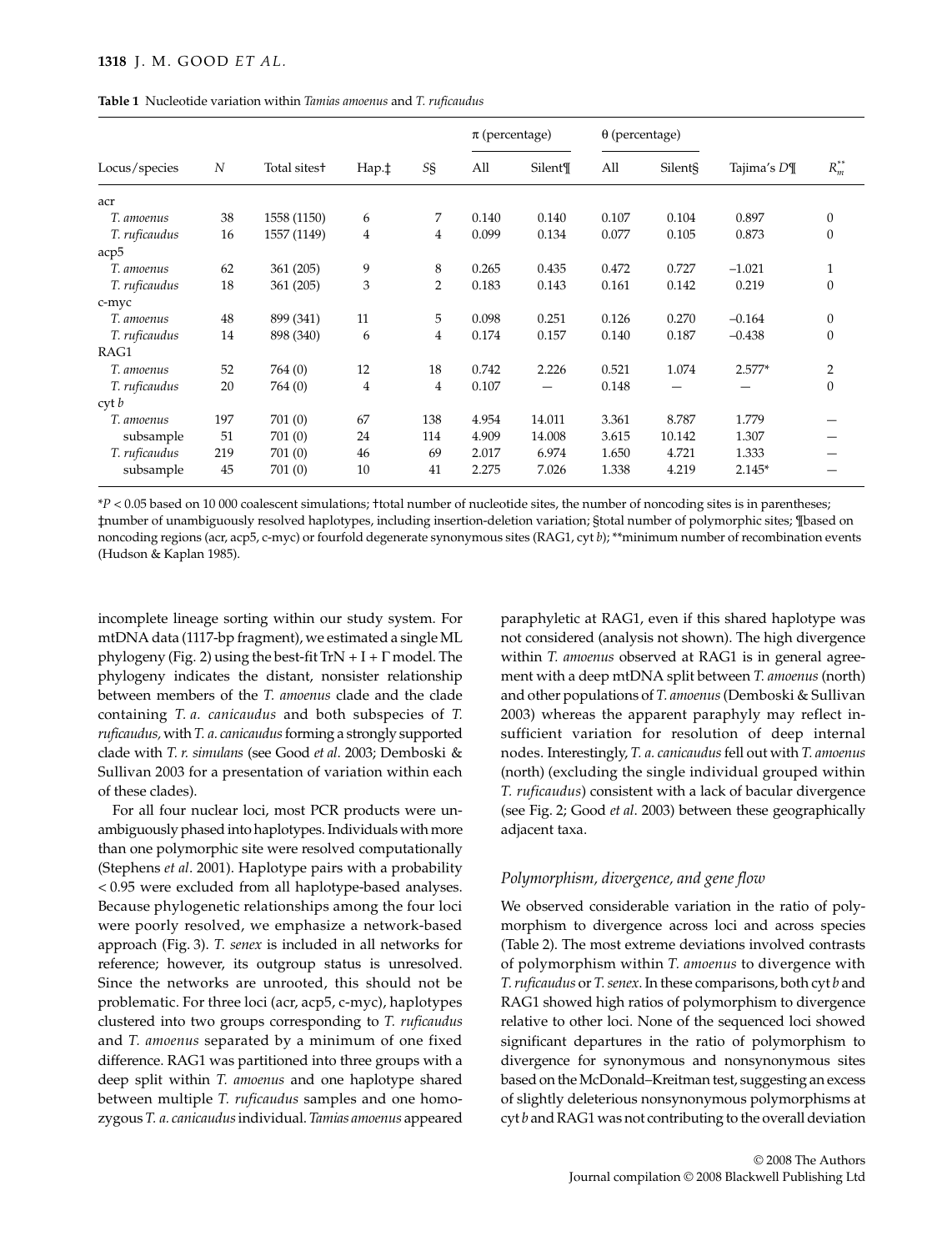

**Fig. 2** Maximum-likelihood estimate (TRN + I +  $\Gamma$ ) of phylogeny of cyt *b* for 19 species of *Tamias*. Numbers associated with internal branches are ML bootstraps. Taxa studied here have general outlines of their bacular type drawn to the same scale. Good *et al*. (2003) demonstrated low levels of intrataxon variation in bacular morphology for these taxa, consistent with many other studies of bacular variation in chipmunks.

 $-0.01$  substitutions/site

across loci. Alternatively, these patterns are consistent with historical introgression of cyt *b* and possibly RAG1 *T. ruficaudus* alleles into *T. a. canicaudus*.

To evaluate this possibility further, we first tested for heterogeneity among loci in each of three species pairs (*T. amoenus–T. ruficaudus*, *T. amoenus–T. senex*, *T. ruficaudus –T. senex*) using the HKA test. Because of the somewhat low divergence at several loci between *T. amoenus* and *T. ruficaudus*, the inclusion of an additional lineage (*T. senex*) should improve the power of these tests. Multilocus HKA tests across all five loci failed to reject the null model in

© 2008 The Authors Journal compilation © 2008 Blackwell Publishing Ltd comparisons between *T. amoenus* and *T. ruficaudus* (*P =* 0.114) and *T. ruficaudus* and *T. senex* (*P =* 0.137) but significantly rejected homogeneity across loci when comparing *T. amoenus* and *T. senex* (*P =* 0.003; Bonferroni corrected α = 0.017). All pairwise HKA tests between *T. ruficaudus* and *T. senex* and all tests excluding cyt *b* were not significant  $(P > 0.05)$ . In contrast, multiple pairwise tests involving cyt *b* indicated a significant excess of polymorphism to divergence in comparisons of *T. amoenus* either to *T. senex* (c-myc,  $P = 0.006$ ; acr,  $P = 0.008$ ; Bonferroni-corrected  $\alpha = 0.01$ ) or *T. ruficaudus* (acr,  $P = 0.009$ ; Bonferroni-corrected  $\alpha = 0.01$ ).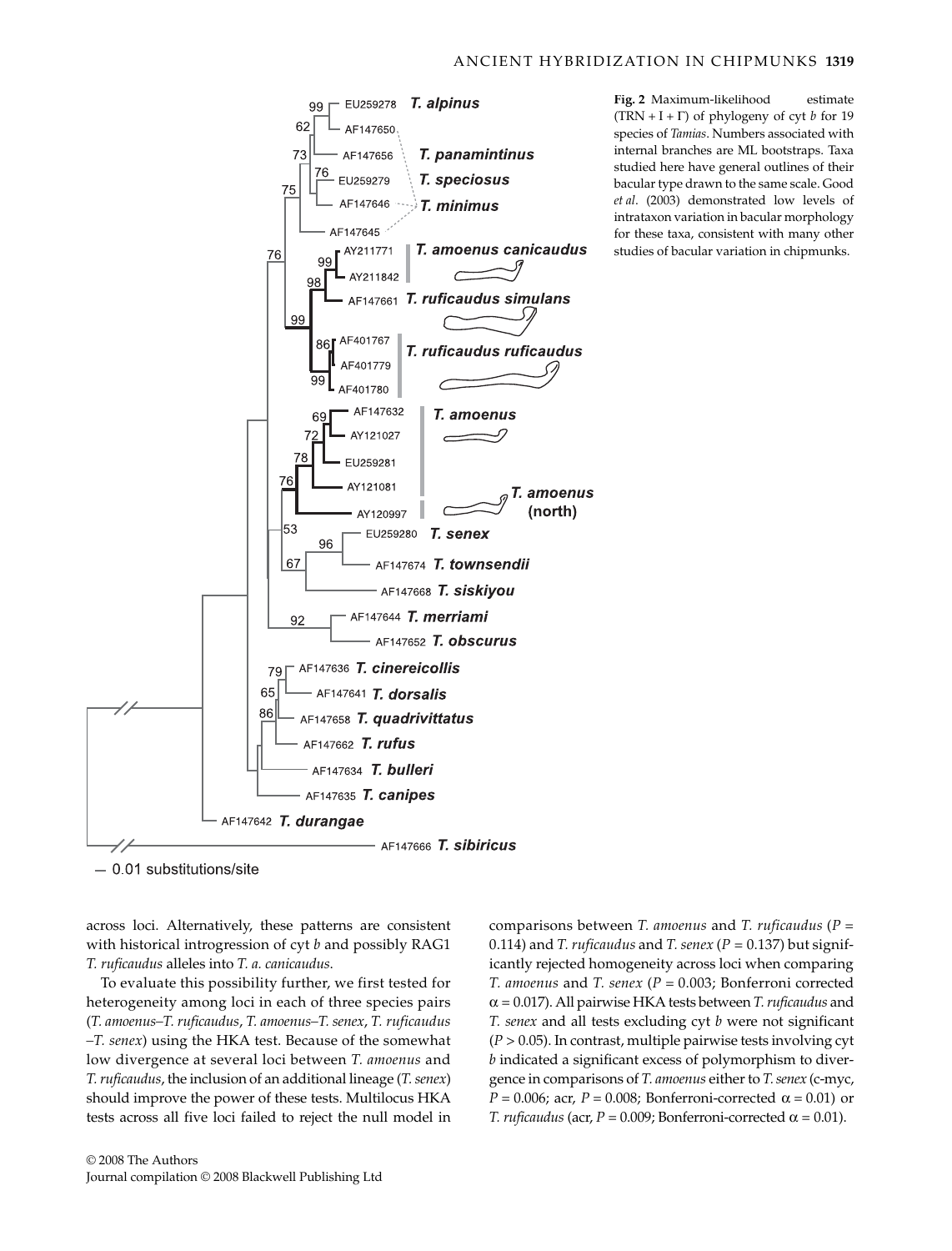

**Fig. 3** Median-joining haplotype networks for four sequenced autosomal loci. Haplotypes are indicated as circles and are scaled by frequency. Haplotypes sampled in *T. ruficaudus* are shown in black, *T. a. canicaudus* are in grey, and all other *T. amoenus* samples (*T. amoenus* (north) and other *T. amoenus*) are in white. Substitutions are denoted with closed hashes and insertion/ deletion variation is indicated with open hashes.

The HKA tests demonstrate that cyt *b* exhibits an excess of polymorphism to divergence in *T. amoenus* relative to nuclear loci. However, these tests fail to capture the most striking aspect of the data; the overwhelming ratio of shared to fixed differences (25:1) between *T. amoenus* and *T. ruficaudus* despite high levels of pairwise divergence (0.0732 substitutions per site; Table 2) and a relatively small effective population size (~1/4 $N_e$  vs. nuclear loci). Therefore, we explicitly tested a model of isolation based on the distribution of fixed, shared, and exclusive polymorphisms between *T. amoenus* and *T. ruficaudus* (Wakeley & Hey 1997; Wang *et al*. 1997). Considering all five loci, we rejected the null model of divergence without gene flow between *T. amoenus* and *T. ruficaudus* based on the chi-squared test  $(P = 0.020)$  but not the WWH statistic  $(P = 0.219)$ . For the chi-squared test, deviation from the null model was driven by a lower than expected number of fixed differences (13.9 expected, 1 observed) and a higher than expected number of shared polymorphisms (5.7 expected, 25 observed) for cyt *b*.

We used ima to estimate six parameters ( $\theta_{\text{amoenus}}$ ,  $\theta_{\text{ruficaudus}}$  $\theta_{\text{ancestral}}$ ,  $m_1$ ,  $m_2$ , and *t*) of the two-population isolation model of species divergence for our five-locus sequence data set. Across independent runs, we explored a broad range of priors, number of chains (1–10), and heating scenarios (linear, two-step, and geometric). Although we were able to achieve adequate mixing of the Markov chains and stable estimates for several of the parameters  $(\theta_{\text{amomin}})$  $\theta_{\text{ruficaudus}}$ ,  $m_1$ ,  $m_2$ ), we were unable to obtain stable estimates of the full posterior density and the scaled population splitting time *t*. Thus, we viewed all parameter estimates from our ima analyses as unreliable. Given the large contrast in genealogical patterns across loci and low levels of variation in our data, it was not surprising that we had little power to estimate all of the parameters of this complex model.

We were, however, able to use the simpler model implemented in MDIV to derive a coalescent estimate of mtDNA divergence between *T. r. simulans* and *T. a. canicaudus* and approximate the historical timing of introgression. The posterior probability distribution of θ for cyt *b* was well resolved (Figure S1a, Supplementary material), with the point estimate of  $θ = 3.06$  (95% credibility interval of 2.05–4.54). There are no available estimates of mutation rate for cyt *b* in *Tamias*. Nevertheless, average mammalian nucleotide substitution rates in mtDNA protein-coding genes have been estimated as  $1.8 \times 10^{-9}$  and  $2.7 \times 10^{-8}$ substitutions/site/year for nonsynonymous and synonymous sites, respectively (Pesole *et al*. 1999). Thus, when weighted across sites, this provides a general estimate of  $8.2 \times 10^{-9}$ . Assuming this general rate per site,  $\mu$  for the 701-bp segment of cyt *b* would be approximately  $5.8 \times 10^{-6}$ substitutions/locus, yielding a rough estimate of  $N_e$  = 265 735. The population migration rate *M* between *T. a. canicaudus* and *T. r. simulans* was effectively zero (Figure S1b, Supplementary material). The posterior probability of population divergence time was more diffuse, but, using *Ne* from above and a generation time of 1 year, the estimated divergence time is nevertheless rather old (3.0 million years ago, 95% credibility interval of 1.1–5.0; Figure S1c, Supplementary material).

To resolve further the genetic association of *T. a. canicaudus*, we examined microsatellite variation in expanded samples within *T. r. simulans*, *T. a. canicaudus*, and *T. amoenus* (north). All seven microsatellite loci were polymorphic both within and between these groups (Table 3) and observed heterozygosity ranged from 0.09 to 0.85. Within each of the three groups, 10 of 21 tests exhibited significant departure from HWE expectations (*P <* 0.10). These are likely to be attributable, in part, to population structure not accounted for by these tests. In 92 of the 98 tests of genotype frequencies for locations, we detected no significant departures from HWE expectations (for all exact tests  $P > 0.10$ ).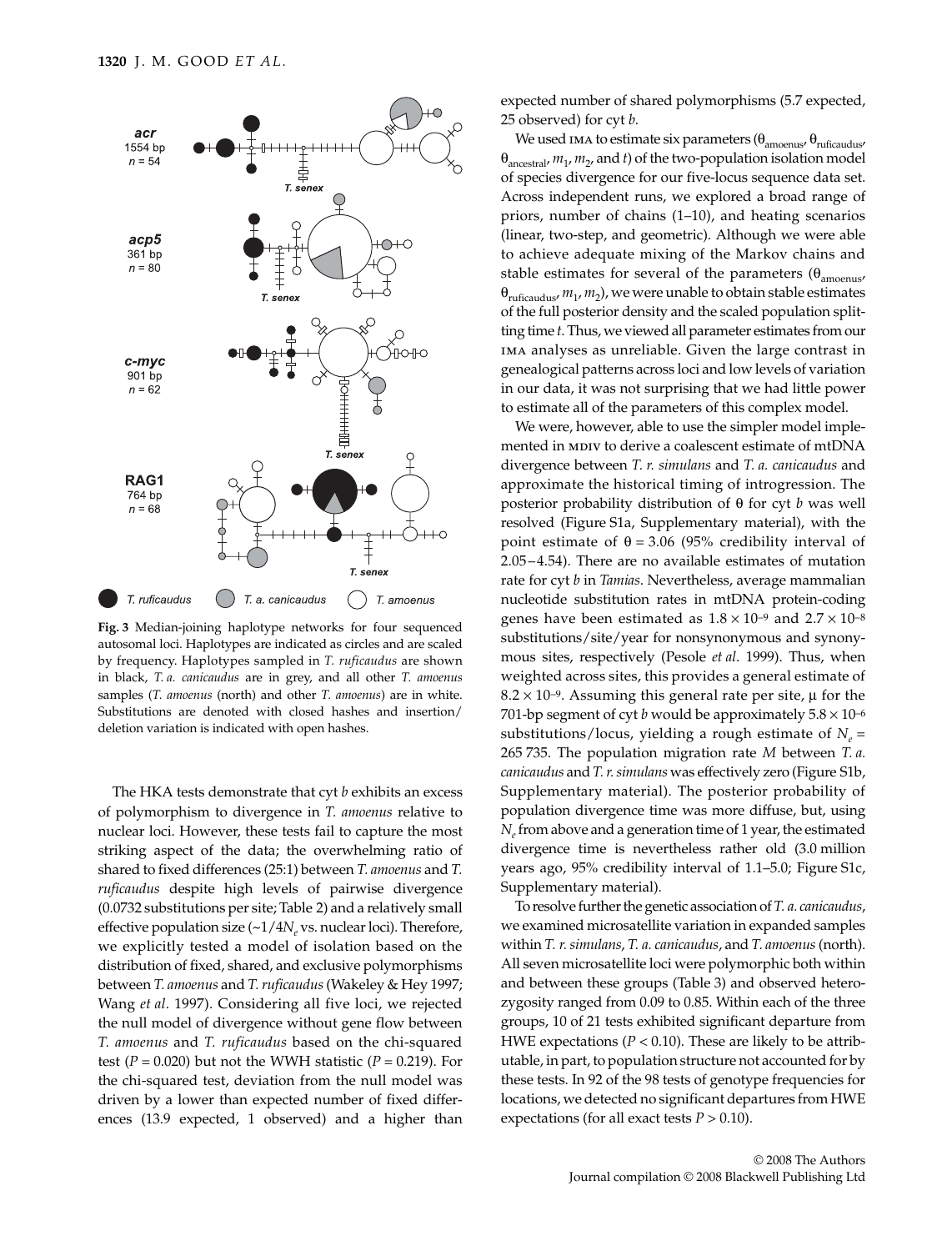| Locus and species compared | Average<br>differences* | Dxy <sup>+</sup><br>(percentage) | Fixed        | Polymorphic<br>species 1‡ | Polymorphic<br>species 2 | Shared         | $\theta$ 1/Dxy§ | $\theta$ 2/Dxy |
|----------------------------|-------------------------|----------------------------------|--------------|---------------------------|--------------------------|----------------|-----------------|----------------|
| acr                        |                         |                                  |              |                           |                          |                |                 |                |
| amoenus-ruficaudus         | 12.734                  | 0.818                            | 10           | 7                         | 4                        | 1              | 0.131           | 0.094          |
| amoenus-senex              | 11.579                  | 0.745                            | 9            | 7                         |                          |                | 0.144           |                |
| ruficaudus-senex           | 9.188                   | 0.591                            | 7            | 4                         |                          |                | 0.130           |                |
| acp <sub>5</sub>           |                         |                                  |              |                           |                          |                |                 |                |
| amoenus-ruficaudus         | 3.776                   | 1.046                            | 2            | 8                         | 2                        | $\mathbf{0}$   | 0.451           | 0.154          |
| amoenus-senex              | 8.887                   | 2.462                            | 7            | 8                         |                          |                | 0.192           |                |
| ruficaudus-senex           | 7.889                   | 2.185                            | 7            | $\overline{2}$            |                          | —              | 0.074           |                |
| c-myc                      |                         |                                  |              |                           |                          |                |                 |                |
| amoenus-ruficaudus         | 2.949                   | 0.330                            | 1            | 5                         | 4                        | $\overline{0}$ | 0.382           | 0.424          |
| amoenus-senex              | 9.521                   | 1.066                            | 9            | 5                         |                          |                | 0.118           |                |
| ruficaudus-senex           | 11.429                  | 1.277                            | 10           | 4                         |                          |                | 0.110           |                |
| RAG1                       |                         |                                  |              |                           |                          |                |                 |                |
| amoenus-ruficaudus         | 6.181                   | 0.809                            | $\mathbf{0}$ | 17                        | 3                        | 1              | 0.644           | 0.183          |
| amoenus-senex              | 8.423                   | 1.102                            | 3            | 18                        |                          |                | 0.473           |                |
| ruficaudus-senex           | 5.050                   | 0.661                            | 4            | 4                         |                          |                | 0.224           |                |
| $\cot b$                   |                         |                                  |              |                           |                          |                |                 |                |
| amoenus-ruficaudus         | 51.342                  | 7.324                            | 1            | 91                        | 16                       | 25             | 0.494           | 0.183          |
| amoenus-senex              | 73.227                  | 10.446                           | 10           | 116                       |                          |                | 0.346           |                |
| ruficaudus-senex           | 78.873                  | 11.251                           | 40           | 81                        |                          |                | 0.119           |                |

**Table 2** Polymorphism and divergence across five sequenced loci

\*Average number of differences between groups. Values are for uncorrected nuclear loci and corrected based on the best-fit HKY + I model of sequence evolution for mtDNA. †Average pairwise divergence per site. ‡Number of polymorphic sites exclusive to each species. Species 1 refers to the first species listed in each pairwise comparison. Only a single *Tamias senex* was used, therefore polymorphism was not available for this taxon. §Ratio of polymorphism to divergence calculated as the proportion of segregating sites (θ for all sites, as given in Table 1) divided by the average percent pairwise divergence per site (*D*xy).

|                |       | $T. r.$ simulans $(n = 44)$ |               |            | $T. a. canicaudus (n = 35)$ |              |             |                  | <i>T. amoenus</i> north $(n = 26)$ |             |             |       | Total $(n = 105)$ |              |                               |
|----------------|-------|-----------------------------|---------------|------------|-----------------------------|--------------|-------------|------------------|------------------------------------|-------------|-------------|-------|-------------------|--------------|-------------------------------|
| Locus          | $A^*$ | $H_0$ <sup>+</sup>          | $H_{\rm E}$ ‡ | PŞ         | A                           | $H_{\Omega}$ | $H_{\rm E}$ | $\boldsymbol{P}$ | A                                  | $H_{\rm O}$ | $H_{\rm E}$ | Ρ     | A                 | $H_{\Omega}$ | $H_{\scriptscriptstyle\rm E}$ |
| EuAmMS26       | 9     | 0.58                        | 0.81          | < 0.01     | 9                           | 0.54         | 0.70        | < 0.01           | 7                                  | 0.32        | 0.45        | 0.040 | 9                 | 0.50         | 0.69                          |
| Eu AmMS35      | 11    | 0.73                        | 0.81          |            | 10                          | 0.77         | 0.84        |                  | 8                                  | 0.85        | 0.74        | 0.090 | 15                | 0.77         | 0.80                          |
| Eu AmMS37      | 10    | 0.63                        | 0.71          | 0.046      | 10                          | 0.64         | 0.77        | < 0.01           | $\mathcal{P}$                      | 0.09        | 0.09        |       | 14                | 0.51         | 0.59                          |
| Eu AmMS86      | 8     | 0.69                        | 0.80          | ${}< 0.01$ | 7                           | 0.71         | 0.78        |                  | 7                                  | 0.80        | 0.79        |       | 17                | 0.73         | 0.79                          |
| EuAmMS108      | 9     | 0.59                        | 0.72          | < 0.01     | 7                           | 0.67         | 0.74        |                  | 3                                  | 0.21        | 0.23        |       | 14                | 0.52         | 0.61                          |
| EuAmMS114      | 14    | 0.79                        | 0.88          |            | 4                           | 0.29         | 0.57        | < 0.01           | 8                                  | 0.61        | 0.70        |       | 15                | 0.57         | 0.73                          |
| EuAmMS142      | 18    | 0.82                        | 0.91          | 0.013      | 10                          | 0.79         | 0.84        | < 0.01           | 6                                  | 0.56        | 0.65        |       | 18                | 0.75         | 0.83                          |
| Mean           | 11.3  | 0.69                        | 0.81          | 0.093      | 8.1                         | 0.63         | 0.75        |                  | 5.9                                | 0.49        | 0.52        | 0.306 | 14.6              | 0.62         | 0.72                          |
| Standard error | 1.3   | 0.04                        | 0.03          |            | 0.9                         | 0.07         | 0.04        |                  | 0.9                                | 0.11        | 0.10        |       | 1.1               | 0.05         | 0.04                          |

**Table 3** Microsatellite variation in *Tamias ruficaudus simulans*, *Tamias amoenus canicaudus*, and *T. amoenus* (north)

\*Number of alleles; †observed heterozygosity; ‡expected heterozygosity; §*P*-value for exact tests of Hardy–Weinberg equilibrium.

To determine population-level differentiation at microsatellite loci without imposing a priori groups, we used the model-based clustering method implemented in STRUCTURE. Likelihood scores increased from two  $(k = 2, \ln L = -2718)$ to five populations  $(k = 5, \ln L = -2248)$ , and then became flat. With  $k = 3$ , the estimated population clusters coincided with the groupings of *T. r. simulans*, *T. amoenus* (north), and *T. a. canicaudus* (Fig. 4). As *k* is increased to four or five, additional geographically structured clusters emerged

within *T. r. simulans* and *T. a. canicaudus*. Within *T. a. canicaudus,* individuals split into a western group (locality 80) and an eastern group (localities 40, 46, 83, 84, 90) while *T. r. simulans* individuals generally fell out along a north–south partition (north = localities 12, 15, 16, 35; south = localities 34, 41, 42, 59, 60, 61, 62). Pairwise  $F_{ST}$  and  $R_{ST}$  were quite high among groups when the data were partitioned into three or five clusters (Table 4,  $k = 3$  or 5). Overall, there was little co-ancestry between *T. a. canicaudus* individuals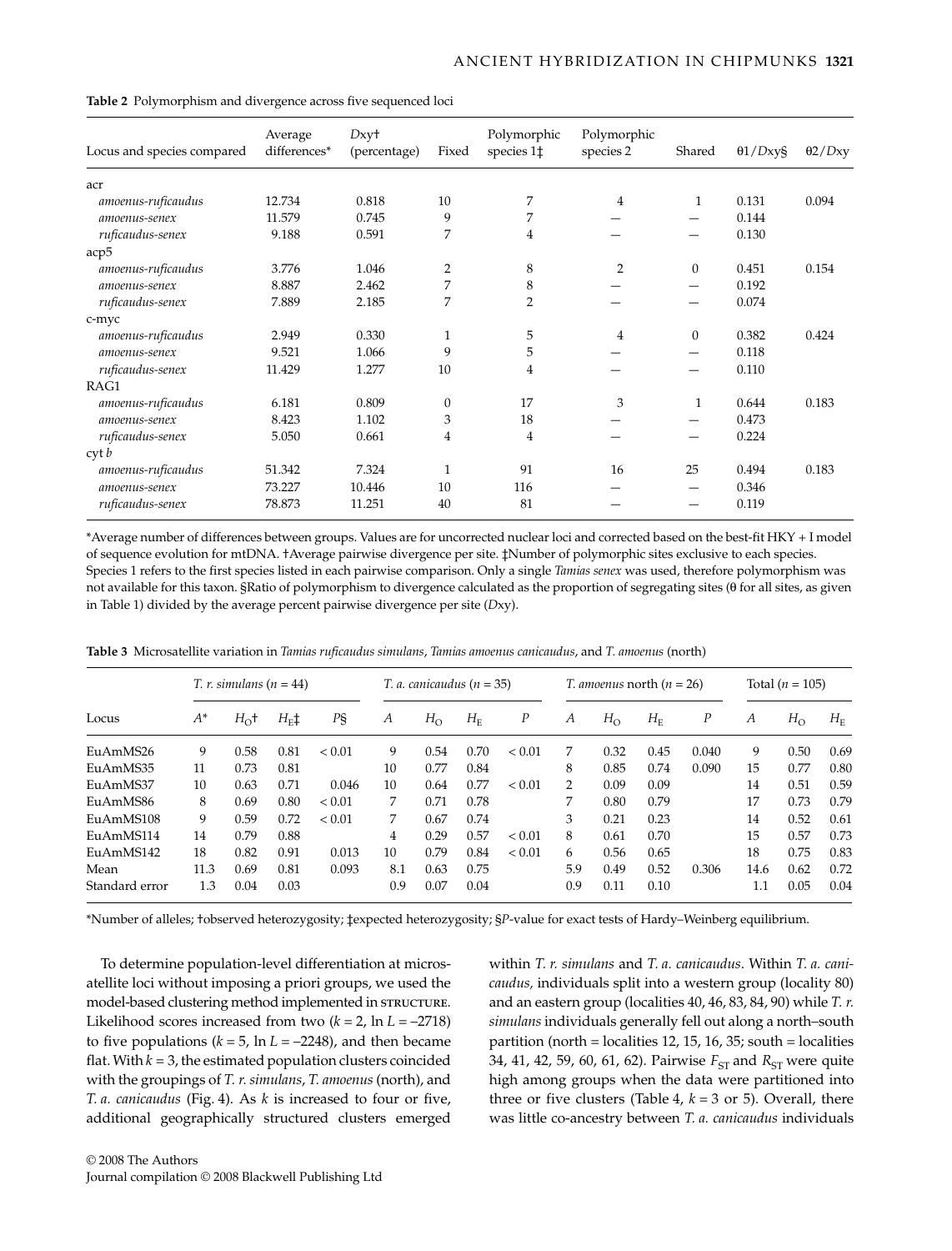

**Fig. 4** Assessment of population structure with the program structure based on seven microsatellite loci and assuming three populations  $(k = 3)$ . The *y*-axis represents percent of the multilocus genotype in each individual that is attributable to co-ancestry with *T. r. simulans* (black), *T. a. canicaudus* (grey) and *T. amoenus* (north) (white). Individuals are grouped along the *x*-axis according to whether they were sampled from areas of sympatry or allopatry between *T. r. simulans* and *T. a. canicaudus*. All *T. amoenus* (north) sampling localities were allopatric with respect to *T. r. simulans* and *T. a. canicaudus*. Most individuals had unambiguous ancestry.

Individual

**Table 4** Pairwise estimates of  $F_{ST}$  below the diagonal and  $R_{ST}$  above the diagonal A. Pairwise comparisons between groups

|                                                                         | Tamias r. simulans |       | Tamias a. canicaudus |       | Tamias amoenus (north) |  |  |
|-------------------------------------------------------------------------|--------------------|-------|----------------------|-------|------------------------|--|--|
| T. r. simulans                                                          |                    |       | 0.578                |       | 0.696                  |  |  |
| T. a. canicaudus                                                        | 0.176              |       |                      |       | 0.554                  |  |  |
| T. amoenus (north)                                                      | 0.287              |       | 0.260                |       |                        |  |  |
| B. Pairwise comparisons between clusters defined by STRUCTURE $(k = 5)$ |                    |       |                      |       |                        |  |  |
|                                                                         | T. r. simulans     |       | T. a. canicaudus     |       | T. amoenus (north)     |  |  |
|                                                                         | norh               | south | east                 | west  |                        |  |  |
| <i>T. r. simulans</i> north                                             |                    | 0.078 | 0.751                | 0.600 | 0.714                  |  |  |
| T. r. simulans south                                                    | 0.131              | –     | 0.747                | 0.596 | 0.709                  |  |  |
| T. a. canicaudus east                                                   | 0.302              | 0.205 |                      | 0.637 | 0.752                  |  |  |
| T. a. canicaudus west                                                   | 0.366              | 0.236 | 0.238                |       | 0.676                  |  |  |
| <i>T. amoenus</i> (north)                                               | 0.400              | 0.293 | 0.295                | 0.377 |                        |  |  |

and either *T. amoenus* (north) or *T. r. simulans* samples (Fig. 4). Genetic ancestry of *T. r. simulans* and *T. amoenus* (north) was less resolved with nine individuals that showed greater than 5% coancestry. This may be partially due to the influence of gene flow from *T. r. ruficaudus* into some of the *T. r. simulans* populations, possibly leading to spurious assignments (N. Reid and S. Hird, unpublished data). Interestingly, five deviations involved shared ancestry between *T. r. simulans* and *T. amoenus* (north) to the exclusion of *T. a. canicaudus*. Because most of the significant co-ancestry occurs between currently allopatric populations (Fig. 4), it is likely that this was due to historical gene flow.

To test for recent gene flow, we calculated the proportion of the multilocus genotypes that were attributable to recent migration using the program bayesass. Estimates of recent migration among *T. r. simulans*, *T. a. canicaudus*, and *T. amoenus* (north) were effectively zero. Likewise, pairwise analyses using NEWHYBRIDS did not strongly assign any individuals to hybrid classes  $(P > 0.75)$  and most individuals were assigned with confidence to the pure classes  $(P > 0.90)$ . Two *T. r. simulans* individuals had probabilities of greater than 50% of being derived from a backcross; one was from a location sympatric with *T. a. canicaudus* (site 61; Fig. 1) and the other was well outside the range of *T. a. canicaudus* (site 62).

# **Discussion**

# *Recurrent hybridization in* Tamias

*Tamias amoenus* and *T. ruficaudus* provide a compelling example of introgressive hybridization following initial lineage divergence. Multilocus comparisons revealed striking differences across loci in genealogical patterns (Figs 2 and 3; Table 2). The mtDNA cyt *b* genealogy was not reciprocally monophyletic between *T. ruficaudus* and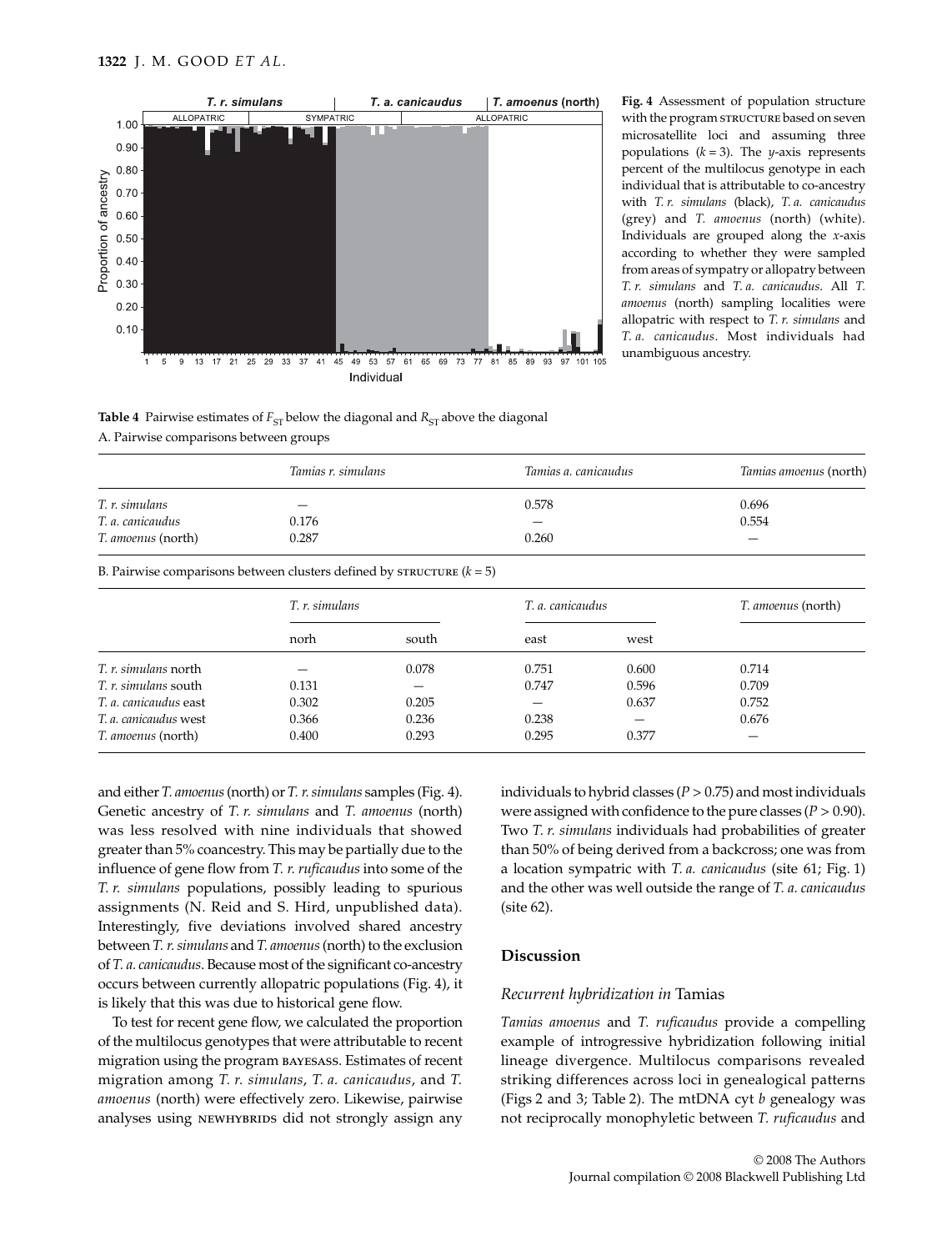*T. amoenus* (Fig. 2) and had an unexpectedly high ratio of shared to fixed differences between the species (Table 2). By contrast, patterns observed at sequenced nuclear loci suggested two genetically differentiated species. Genealogies for three of the four loci (acr, acp5, c-myc) were characterized by a lack of shared haplotypes, one or more fixed differences, and few shared polymorphisms. The exception to this pattern occurs at RAG1, where one *T. ruficaudus* haplotype was sampled in a single homozygous *T. a. canicaudus* individual (Fig. 3). Finer scale population analyses revealed strong genetic differentiation at seven microsatellite loci with little evidence of co-ancestry (Fig. 4). Overall, these data suggest extensive asymmetric introgression of mtDNA from *T. ruficaudus* (*T. r. simulans*) into *T. amoenus* (*T. a. canicaudus*) with comparatively little introgression at nuclear loci.

Several lines of evidence indicate that mtDNA introgression between *T. a. canicaudus* and *T. r. simulans* was relatively ancient. First, introgression occurred sufficiently long ago for mtDNA genealogies to have developed complete reciprocal monophyly between *T. a. canicaudus* and *T. r. simulans* (Good *et al*. 2003). Second, the introgressed *T. ruficaudus* mtDNA has been present in *T. a. canicaudus* long enough to evolve phylogeographical structure (Good *et al*. 2003). Third, our estimate of the coalescent time between *T. a. canicaudus* and *T. r. simulans* indicates a relatively ancient origin of this hybridization event. Even assuming a rather large 95% credibility interval, the divergence between *T. a. canicaudus* and *T. r. simulans* is not likely to be earlier than mid-Pleistocene (> 1.1 million years ago) and is more likely to be pre-Pleistocene (*c*. 3.0 million years ago). The extent to which this estimate represents the actual timing of introgression depends on the length of time during which hybridization occurred, the pattern of genetic variation segregating in *T. r. simulans* at the time of introgression, and the assumed mutation rate. We chose to present analyses conducted assuming an empirical substitution rate estimated for mammalian mtDNA (Pesole *et al*. 1999), but recent work has suggested that the mtDNA mutation rate may be substantially faster (Ho *et al*. 2005). However, even assuming a mutation rate an order of magnitude faster, the lower bound of the 95% credibility interval still falls within the late Pleistocene.

Interestingly, levels of contemporary reproductive isolation between *T. amoenus* and *T. ruficaudus* vary across populations and/or subspecies. Gene flow appears to have ceased between previously hybridizing populations of *T. r. simulans* and *T. a. canicaudus*. Introgressed mtDNA has obtained reciprocal monophyly between *T. r. simulans* (Good *et al*. 2003) and *T. a. canicaudus* is strongly differentiated from *T. r. simulans* at microsatellite loci, with little residual co-ancestry (Fig. 4). Thus, *T. r. simulans* appears to have been reproductively isolated from *T. a. canicaudus* and *T. amoenus* (north) for an extended period of time.

By contrast, recent and potentially ongoing hybridization between *T. r. ruficaudus* and *T. amoenus* (north) populations in the Canadian Rockies suggests that levels of gene flow vary across populations. Thus, reproductive isolation is not yet complete across the entire range of these species. This more recent hybridization event is the subject of an ongoing multilocus study (N. Reid *et al.* unpublished data).

Our data on introgression between *T. amoenus* and *T. ruficaudus* represents the first clear documentation of interspecific hybridization within *Tamias*. Nevertheless, semipermeable species limits may prove to be common in this genus. High levels of bacular divergence proved insufficient to isolate *T. amoenus* and *T. ruficaudus* completely, challenging many of the long-standing assumptions of reproductive isolation within *Tamias* based on genital morphology (White 1953; Patterson & Thaeler 1982; Patterson & Heaney 1987; Sutton 1995; Sutton & Patterson 2000). We do not know the extent of bacular divergence during this ancient introgression event but it is clear that introgression occurred well after the initiation of intraspecific divergence within *T. amoenus* and *T. ruficaudus*. Previous work has shown that *T. amoenus* and *T. ruficaudus* are completely nonoverlapping in bacular form (White 1953; Sutton 1992; Good *et al*. 2003) and it is unlikely that levels of divergence were historically much lower. Moreover, more recent instances of introgressive hybridization between these taxa (see Fig. 1) clearly involve gene flow between taxa with highly divergent bacular morphology (Good *et al*. 2003).

Another likely instance of introgressive hybridization occurs in the southern Rockies between the cliff chipmunk, *Tamias dorsalis*, and the grey-collared chipmunk, *Tamias cinereicollis* (Fitzpatrick & Turelli 2006). These broadly sympatric species are also divergent in bacular morphology yet are paraphyletic with respect to mtDNA (Piaggio & Spicer 2001). The unresolved mtDNA genealogy has been ascribed to incomplete lineage sorting (Piaggio & Spicer 2001). However, an earlier phylogenetic analysis of allozymes suggests the species are divergent nonsister taxa (Levenson *et al*. 1985). Thus, mtDNA paraphyly between this pair, as with *T. amoenus* and *T. ruficaudus*, may reflect extensive mtDNA introgression across species boundaries.

# *Asymmetric mtDNA introgression and insights into reproductive isolation*

Mitochondrial gene flow between *T. amoenus* and *T. ruficaudus* is characterized by complete asymmetric introgression of *T. ruficaudus* mtDNA, with local fixation of the introgressed haplotypes. This pattern holds for ancient introgression into *T. a. canicaudus* and for several more recently introgressed *T. amoenus* (north) populations in the Canadian Rockies (Good *et al*. 2003). By contrast, nuclear introgression between *T. a. canicaudus* and *T. r. simulans*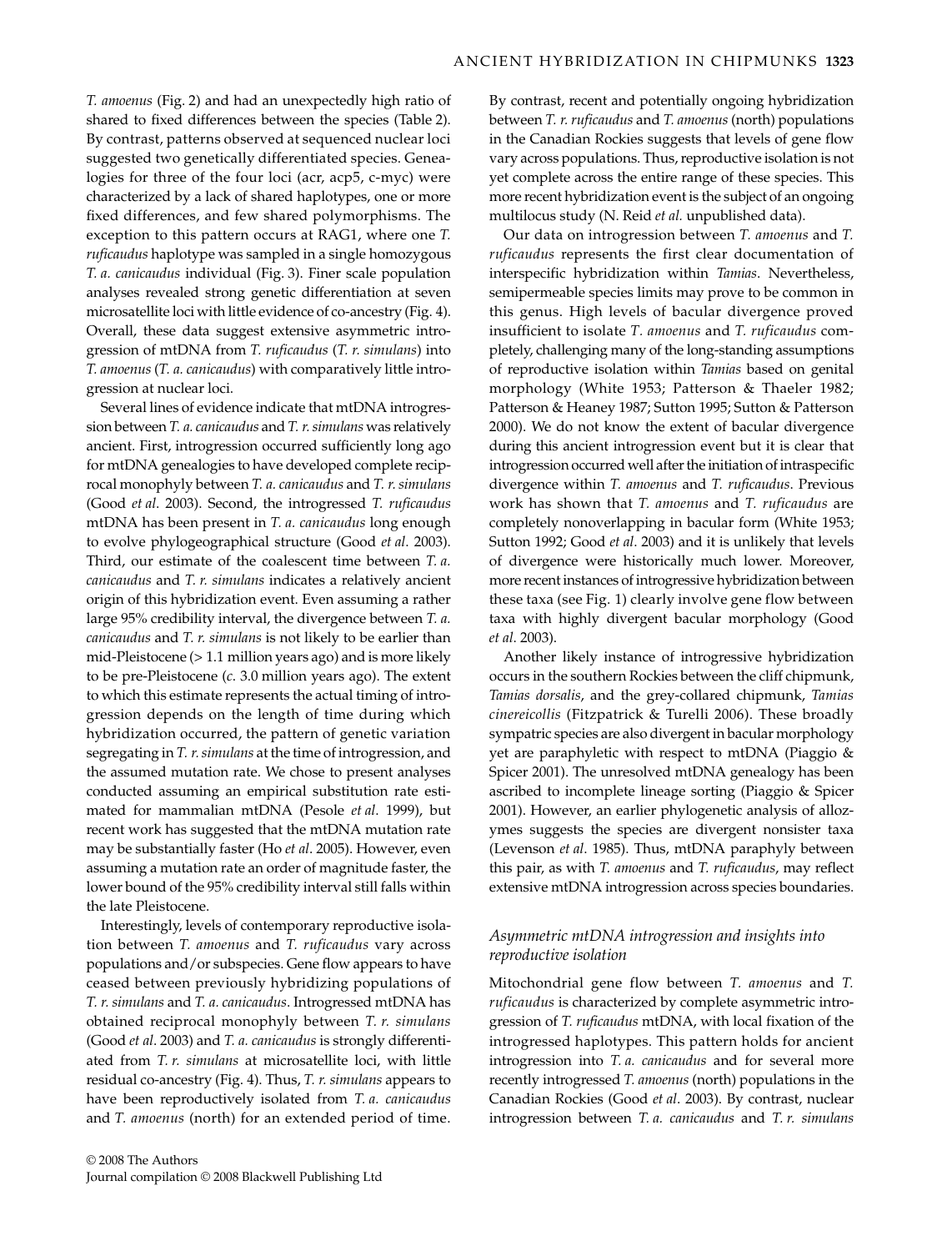was fairly limited (Figs 3 and 4) and genital morphology showed no evidence of hybridization in either case (Good *et al*. 2003). Extensive introgression and capture of mtDNA vs. nuclear loci may in principle be driven by selective or neutral processes (Ballard & Whitlock 2004). It is possible that *T. ruficaudus* mtDNA was introduced into *T. amoenus* through hybridization then swept to local fixation by positive natural selection, but this is difficult to evaluate for introgression into *T. a. canicaudus*. Locus-specific selection should generate a shallow, star-like phylogeny and a skew in the frequency spectrum towards rare alleles (Tajima 1989; Simonsen *et al*. 1995), as has been demonstrated in other examples of selective interspecific mtDNA introgression (e.g. Bachtrog *et al*. 2006). This is not the case for *T. a. canicaudus,* where the mtDNA genealogy is fairly structured and the frequency spectrum does not show an excess of rare alleles (Tajima's  $D = 0.640$ ,  $n = 46$ ). However, the power of this test is likely compromised by geographical structure within *T. a. canicaudus* and the ancient timing of the introgression. Indeed, it is likely that the frequency spectrum has had sufficient time to recover (Simonsen *et al*. 1995), even if directional selection drove the initial fixation of introgressed mtDNA.

Alternatively, extensive asymmetric mtDNA introgression may be a consequence of genetic drift and reflect the underlying cause(s) of reproductive isolation. For example, Ferris *et al*. (1983) have argued that extensive introgression of mtDNA between two species of house mice in Scandinavia (*Mus domesticus* introgression into *Mus musculus*), represents a historical founder event near the European hybrid zone between these species (see also Prager *et al*. 1993). Likewise, differential introgression of mtDNA due to unidirectional hybridization has been shown to occur between many animal species pairs (reviewed in Wirtz 1999). A recent theoretical comparison of pre- and postzygotic models of isolation demonstrated that, under certain conditions, models of prezygotic isolation (e.g. female choice or male–male competition) allow for much more rapid introgression of maternally inherited DNA (Chan & Levin 2005). This result should be strongest when the source species of the mtDNA is relatively rare (Wirtz 1999; Chan & Levin 2005). Secondary contact between *T. r. ruficaudus* and *T. amoenus* in the Canadian Rockies occurs at the far northern extension of the *T. ruficaudus* range where populations densities are generally expected to be low (Brown *et al*. 1996). Likewise, it is possible that ancient hybridization between *T. a. canicaudus* and *T. r. simulans* occurred during climate-induced range shifts that may have contributed to historically low population densities.

Divergent genital morphology may be important for the apparent asymmetry of reproductive isolation in this system (Good *et al*. 2003). The baculum is larger in *T. ruficaudus* (Fig. 2), which may cause asymmetric mechanical isolation in crosses with *T. amoenus*. In general, it has been hypothesized that bacular divergence in *Tamias* and other mammals is driven by direct selection to avoid interspecific hybridization (Patterson & Thaeler 1982). However, several aspects of our data conflict with this hypothesis. First, bacular differentiation is not obviously more exaggerated in areas of sympatry between *T. ruficaudus* and *T. amoenus* (Good *et al*. 2003). Second, the baculum of *T. a. canicaudus* has not diverged from that of *T. amoenus* populations directly to the north despite a history of hybridization with *T. r. simulans* and little/no recent gene flow between *T. a. canicaudus* and *T. amoenus* (north) (Fig. 4). Certainly, the ability of the baculum to respond to this form of selection would depend on the fitness of hybrids. If hybrid offspring have equivalent fitness to parentals, selection for prezygotic isolation through bacular divergence or any other mode of reinforcement would not be expected (Butlin 1989; Coyne & Orr 2004). Regardless, rapid evolution of genital morphology in *Tamias* likely reflects strong sexual selection within species because of cryptic female choice (Eberhard 1996) and thus has the potential to play a role in interspecific isolation. As argued by Coyne and Orr (2004, pp. 229–230), if females choose among male genitalia within a species then discrimination against interspecific genitalia seems plausible if not probable.

#### *Broader implications of mtDNA capture*

Mallet (2005) has suggested that as many as 6–10% of animal species hybridize. Interestingly, extensive introgression and capture of mtDNA vs. nuclear loci now appears to be common among hybridizing animal species (Avise 2004). For example, mtDNA capture in *T. amoenus* adds to a growing list of mammalian species with introgressed mitochondrial genomes that includes deer (Cathey *et al*. 1998), goats (Ropiquet & Hassanin 2006), hares (Thulin *et al*. 1997; Thulin & Tegelstrom 2002; Melo-Ferreira *et al*. 2005), house mice (Ferris *et al*. 1983; Prager *et al*. 1993), pocket gophers (Ruedi *et al*. 1997), and voles (Tegelstrom 1987). The practical ramifications of cryptic hybridization in mammals and other taxa echo broadly. For instance, DNA barcoding studies that rely on a single mtDNA marker (e.g. COI; Hebert *et al*. 2003) will be severely compromised by the propensity of mtDNA to introgress. Mitochondrial DNA capture is only detectable using multiple markers, including morphology and/or molecular data from the nuclear genome.

## **Conclusions**

Multilocus analyses of mtDNA and nuclear markers presented here, combined with previous data on phylogeographical and morphological variation, reveal a complex history of population subdivision and gene flow since the initial divergence of *Tamias amoenus* and *T. ruficaudus*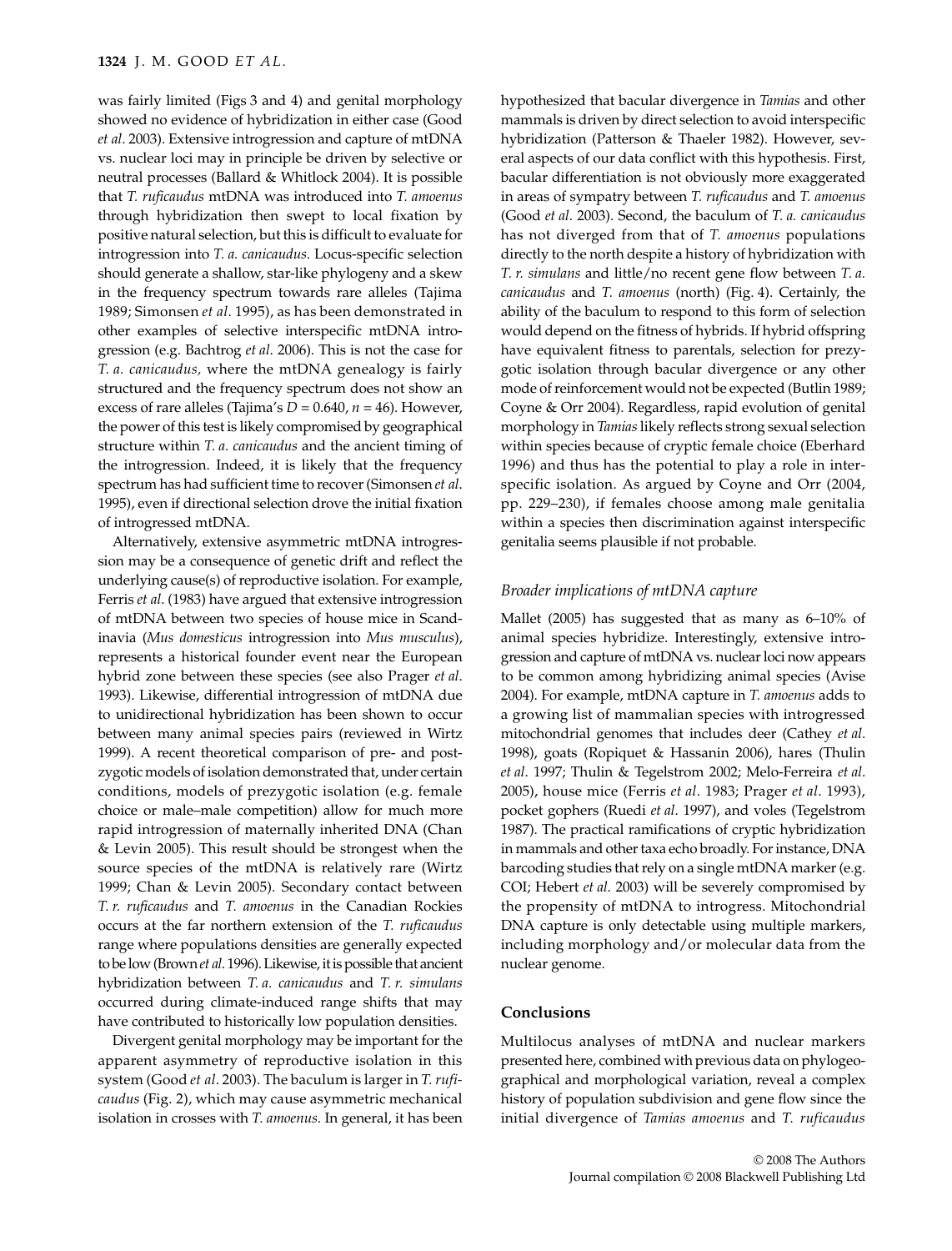lineages. These data provide an assessment of the genetic impact of historical and recurrent hybridization between these species and offer insight into the current status of reproductive isolation as well as the potential mechanisms underlying speciation. Our work highlights the importance of using information from independent genetic markers when evaluating the evolutionary history of hybridizing species. In particular, resolution of species limits in the face of temporal and spatially varying hybridization may often require a combination of diverse genetic, taxonomic, and population-level sampling.

#### **Acknowledgements**

We thank N. Panter and D. Nagorsen (the Royal BC Museum), L. Heaney and B. Patterson (Field Museum), B. McGillivray and B. Weimann (Provincial Museum of Alberta), D. Paulson (Slater Museum of Natural History), A. Sonnedena (Nez Perce Tribe), K. Stone (Southern Oregon University), and University of Idaho Mammalogy classes (1998–2003) for specimens and assistance with field collection. We thank M. Carneiro, M. Dean, C. Drummond, A. Geraldes and W. Maddison for helpful discussions during the course of this project. Pierre Taberlet, John Wiens and several anonymous reviewers provided very helpful comments. We also thank J. Patton (Museum of Vertebrate Zoology) for providing unpublished cyt *b* sequences. This research received support from the UI Initiative for Bioinformatics and the Study of Evolution (IBEST), which has received funding through NIH (NCRR 1P20RRO16448-01) and NSF (EPS-809935).

## **References**

- Anderson EC, Thompson EA (2002) A model-based method for identifying species hybrids using multilocus genetic data. *Genetics* **160**, 1217–1229.
- Avise JC (2004) *Molecular Markers, Natural History, and Evolution*, 2nd edn. Sinauer & Associates, Sunderland, Massachusetts.
- Bachtrog D, Thornton K, Clark A, Andolfatto P (2006) Extensive introgression of mitochondrial DNA relative to nuclear genes in the *Drosophila yakuba* species group. *Evolution*, **60**, 292–302.
- Ballard JWO, Whitlock MC (2004) The incomplete natural history of mitochondria. *Molecular Ecology*, **13**, 729–744.
- Bandelt HJ, Forster P, Rohl A (1999) Median-joining networks for inferring intraspecific phylogenies. *Molecular Biology and Evolution*, **16**, 37–48.
- Berthier P, Excoffier L, Ruedi M (2006) Recurrent replacement of mtDNA and cryptic hybridization between two sibling bat species *Myotis myotis* and *Myotis blythii*. *Proceedings of the Royal Society B: Biological Sciences*, **273**, 3101–3109.

Best TL (1993) *Tamias ruficaudus*. *Mammalian Species*, **452**, 1–7.

- Broughton RE, Harrison RG (2003) Nuclear gene genealogies reveal historical, demographic and selective factors associated with speciation in field crickets. *Genetics*, **163**, 1389–1401.
- Brown JH, Stevens GC, Kaufman DM (1996) The geographic range: size, shape, boundaries, and internal structure. *Annual Review of Ecology and Systematics*, **27**, 597–623.
- Butlin RK (1989) Reinforcement of premating isolation. In: *Speciation and its Consequences* (eds Otte D, Endler JA), pp. 158–179. Sinauer & Associates, Sunderland, Massachusetts.
- Cathey JC, Bickham JW, Patton JC (1998) Introgressive hybridization and nonconcordant evolutionary history of maternal and paternal lineages in North American deer. *Evolution*, **52**, 1224–1229.
- Chan KMA, Levin SA (2005) Leaky prezygotic isolation and porous genomes: rapid introgression of maternally inherited DNA. *Evolution*, **59**, 720–729.
- Coyne JA, Orr HA (2004) *Speciation*. Sinauer & Associates, Sunderland, Massachusetts.
- DeBry RW (1998) Comparative analysis of evolution in a rodent histone H2a pseudogene. *Journal of Molecular Evolution*, **46**, 355– 360.
- Demboski JR, Sullivan J (2003) Extensive mtDNA variation within the yellow-pine chipmunk, *Tamias amoenus* (Rodentia: Sciuridae), and phylogeographic inferences for northwest North America. *Molecular Phylogenetics and Evolution*, **26**, 389–408.
- Dobzhansky T (1951) *Genetics and the Origin of Species*, 3rd edn. Columbia University Press, New York.
- Eberhard WG (1996) *Female Control: Sexual Selection by Cryptic Female Choice*. Princeton University Press, Princeton, New Jersey.
- Felsenstein J (1985) Confidence limits on phylogenies: an approach using the bootstrap. *Evolution*, **39**, 783–791.
- Ferris SD, Sage RD, Huang CM, Nielsen JT, Ritte U, Wilson AC (1983) Flow of mitochondrial DNA across a species boundary. *Proceedings of the National Academy of Sciences, USA*, **80**, 2290– 2294.
- Fitzpatrick BM, Turelli M (2006) The geography of mammalian speciation: mixed signals from phylogenies and range maps. *Evolution*, **60**, 601–615.
- Funk DJ, Omland KE (2003) Species-level paraphyly and polyphyly: frequency, causes, and consequences, with insights from animal mitochondrial DNA. *Annual Review of Ecology Evolution and Systematics*, **34**, 397–423.
- Geraldes A, Ferrand N, Nachman MW (2006) Contrasting patterns of introgression at X-linked loci across the hybrid zone between subspecies of the European rabbit (*Oryctolagus cuniculus*). *Genetics*, **173**, 919–933.
- Good JM, Sullivan J (2001) Phylogeography of the red-tailed chipmunk (*Tamias ruficaudus*), a northern Rocky Mountain endemic. *Molecular Ecology*, **10**, 2683–2695.
- Good JM, Demboski JR, Nagorsen DW, Sullivan J (2003) Phylogeography and introgressive hybridization: chipmunks (genus *Tamias*) in the northern Rocky Mountains. *Evolution*, **57**, 1900–1916.
- Goodman SJ, Barton NH, Swanson G, Abernethy K, Pemberton JM (1999) Introgression through rare hybridization: a genetic study of a hybrid zone between red and sika deer (genus *Cervus*) in Argyll, Scotland. *Genetics*, **152**, 355–371.
- Goudet J (1995) *FSTAT* version 1.2: a computer program to calculate F-statistics. *Journal of Heredity* **86**, 485–486.
- Grant PR, Grant BR, Petren K (2005) Hybridization in the recent past. *American Naturalist*, **166**, 56–67.
- Gustincich S, Manfioletti G, Delsal G, Schneider C, Carninci P (1991) A fast method for high-quality genomic DNA extraction from whole human blood. *BioTechniques*, **11**, 298–302.
- Hall ER (1981) *The Mammals of North America. Two volume*. Wiley & Sons, New York.
- Harrison RG (1990) Hybrid zones: windows on evolutionary process. *Oxford Surveys in Evolutionary Biology*, **7**, 69–128.
- Hebert PDN, Cywinska A, Ball SL, deWaard JR (2003) Biological identifications through DNA barcodes. *Proceedings of the Royal Society B: Biological Sciences*, **270**, 313–322.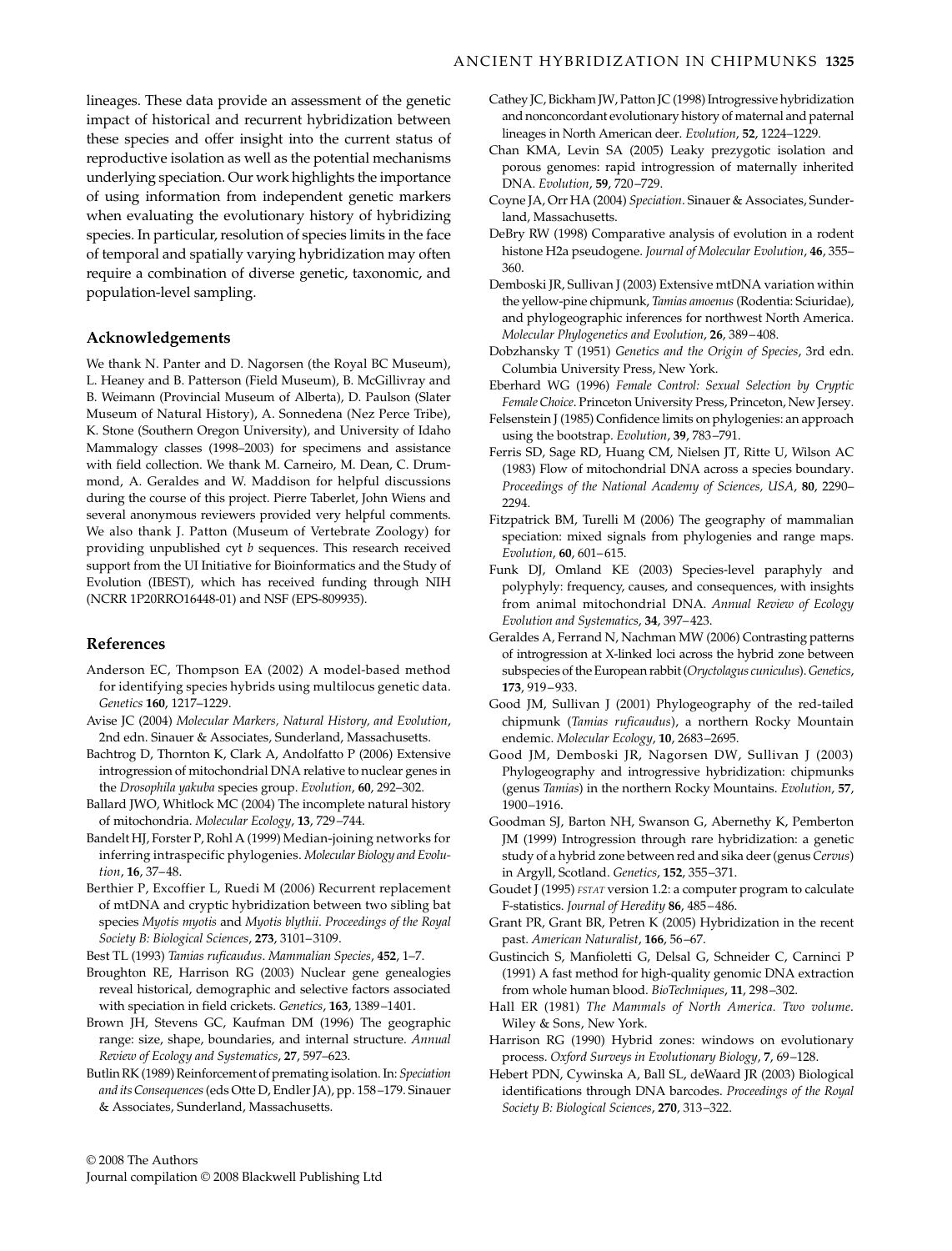### **1326** J. M. GOOD *ET AL.*

- Hey J, Kliman RM (1993) Population genetics and phylogenetics of DNA sequence variation at multiple loci within the *Drosophila melanogaster* species complex. *Molecular Biology and Evolution*, **10**, 804–822.
- Hey J, Nielsen R (2007) Integration within the Felsenstein equation for improved Markov chain Monte Carlo methods in population genetics. *Proceedings of the National Academy of Sciences, USA*, **104**, 2785–2790.
- Hilton H, Hey J (1997) A multilocus view of speciation in the *Drosophila virilis* species group reveals complex histories and taxonomic conflicts. *Genetical Research*, **70**, 185–194.
- Ho SYW, Phillips MJ, Cooper A, Drummond AJ (2005) Time dependency of molecular rate estimates and systematic over-estimation of recent divergence times. *Molecular Biology and Evolution* **22**, 1561–1568.
- Hudson RR, Kaplan N (1985) Inferring the number of recombination events in the history of a sample. *Biometrics*, **41**, 572–572.
- Hudson RR, Kreitman M, Aguade M (1987) A test of neutral molecular evolution based on nucleotide data. *Genetics*, **116**, 153–159.
- Kliman RM, Andolfatto P, Coyne JA *et al*. (2000) The population genetics of the origin and divergence of the *Drosophila simulans* complex species. *Genetics*, **156**, 1913–1931.
- Levenson H, Hoffmann RS, Nadler CF, Deutsch L, Freeman SD (1985) Systematics of the holarctic chipmunks (*Tamias*). *Journal of Mammalogy*, **66**, 219–242.
- Llopart A, Lachaise D, Coyne JA (2005) Multilocus analysis of introgression between two sympatric sister species of *Drosophila*: *Drosophila yakuba* and *D. santomea*. *Genetics*, **171**, 197–210.
- Machado CA, Kliman RM, Markert JA, Hey J (2002) Inferring the history of speciation from multilocus DNA sequence data: the case of *Drosophila pseudoobscura and* close relatives. *Molecular Biology and Evolution*, **19**, 472–488.
- Maddison DR, Maddison WP (2003) *MACCLADE*. Sinauer & Associates, Sunderland, Massachusetts.
- Mallet J (2005) Hybridization as an invasion of the genome. *Trends in Ecology & Evolution*, **20**, 229–237.
- Mayr E (1963) *Animal Species and Evolution*. Belknap Press, Cambridge, Massachusetts.
- McDonald JH, Kreitman M (1991) Adaptive protein evolution at the *Adh* locus in *Drosophila*. *Nature*, **351**, 652–654.
- Melo-Ferreira J, Boursot P, Suchentrunk F, Ferrand N, Alves PC (2005) Invasion from the cold past: extensive introgression of mountain hare (*Lepus timidus*) mitochondrial DNA into three other hare species in northern Iberia. *Molecular Ecology*, **14**, 2459–2464.
- Minin V, Abdo Z, Joyce P, Sullivan J (2003) Performance-based selection of likelihood models for phylogeny estimation. *Systematic Biology*, **52**, 674–683.
- Nei M, Li WH (1979) Mathematical model for studying genetic variation in terms of restriction endonucleases. *Proceedings of the National Academy of Sciences, USA*, **76**, 5269–5273.
- Nielsen R, Wakeley J (2001) Distinguishing migration from isolation: a Markov chain Monte Carlo approach. *Genetics*, **158**, 885–896.
- Patterson BD, Heaney LR (1987) Preliminary analysis of geographic variation in red-tailed chipmunks (*Eutamias ruficaudus*). *Journal of Mammalogy*, **68**, 782–791.
- Patterson BD, Thaeler CSJ (1982) The mammalian baculum: hypotheses on the nature of bacular variability. *Journal of Mammalogy*, **63**, 1–15.
- Payseur BA, Krenz JG, Nachman MW (2004) Differential patterns of introgression across the X chromosome in a hybrid zone between two species of house mice. *Evolution*, **58**, 2064–2078.
- Pesole G, Gissi C, De Chirico A, Saccone C (1999) Nucleotide substitution rate of mammalian mitochondrial genomes. *Journal of Molecular Evolution*, **48**, 427–434.
- Piaggio AJ, Spicer GS (2001) Molecular phylogeny of the chipmunk genus *Tamias* inferred from the mitochondrial cytochrome *b* and cytochrome oxidase II gene sequences. *Molecular Phylogenetics and Evolution*, **20**, 335–350.
- Prager EM, Sage RD, Gyllensten U *et al*. (1993) Mitochondrial DNA sequence diversity and the colonisation of Scandinavia by house mice from East Holstein. *Biological Journal of the Linnean Society*, **50**, 85–122.
- Pritchard JK, Stephens M, Donnelly P (2000) Inference of population structure using multilocus genotype data. *Genetics*, **155**, 945–959.
- Putnam AS, Scriber JM, Andolfatto P (2007) Discordant divergence times among Z-chromosome regions between two ecologically distinct swallowtail butterfly species. *Evolution*, **61**, 912–927.
- Raymond M, Rousset F (1995) genepop (version 1.2) population genetics software for exact tests and ecumenicism. *Journal of Heredity*, **86**, 248–249.
- Rieseberg LH, Whitton J, Gardner K (1999) Hybrid zones and the genetic architecture of a barrier to gene flow between two sunflower species. *Genetics*, **152**, 713–727.
- Ropiquet A, Hassanin A (2006) Hybrid origin of the Pliocene ancestor of wild goats. *Molecular Phylogenetics and Evolution*, **41**, 395–404.
- Rozas J, Sanchez-De I, Barrio JC, Messeguer X, Rozas R (2003) pNAsp, DNA polymorphism analyses by the coalescent and other methods. *Bioinformatics*, **19**, 2496–2497.
- Ruedi M, Smith MF, Patton JC (1997) Phylogenetic evidence of mitochondrial DNA introgression among pocket gophers in New Mexico (family Geomyidae). *Molecular Ecology*, **6**, 453–462.
- Sambrook J, Russell DW (2001) *Molecular Cloning: A Laboratory Manual*, 3rd edn. Cold Spring Harbor Laboratory Press, Cold Spring Harbor, New York.
- Schulte-Hostedde AI, Gibbs HL, Millar JS (2000) Microsatellite DNA loci suitable for parentage analysis in the yellow-pine chipmunk (*Tamias amoenus*). *Molecular Ecology*, **9**, 2180–2181.
- Simonsen KL, Churchill GA, Aquadro CF (1995) Properties of statistical tests of neutrality for DNA polymorphism data. *Genetics*, **141**, 413–429.
- Stephens M, Smith NJ, Donnelly P (2001) A new statistical method for haplotype reconstruction from population data. *American Journal of Human Genetics*, **68**, 978–989.
- Steppan SJ, Adkins RM, Anderson J (2004a) Phylogeny and divergence-date estimates of rapid radiations in muroid rodents based on multiple nuclear genes. *Systematic Biology*, **53**, 533– 553.
- Steppan SJ, Storz BL, Hoffmann RS (2004b) Nuclear DNA phylogeny of the squirrels (Mammalia: Rodentia) and the evolution of arboreality from c-myc and RAG1. *Molecular Phylogenetics and Evolution*, **30**, 703–719.
- Sullivan J, Abdo Z, Joyce P, Swofford DL (2005) Evaluating the performance of a successive-approximations approach to parameter optimization in maximum-likelihood phylogeny estimation. *Molecular Biology and Evolution*, **22**, 1386–1392.
- Sutton DA (1992) *Tamias amoenus*. *Mammalian Species*, **390**, 1–8.
- Sutton DA (1995) Problems of taxonomy and distribution in four species of chipmunks. *Journal of Mammalogy*, **76**, 843–850.
- Sutton DA, Patterson BD (2000) Geographic variation of the western chipmunks *Tamias senex* and *T. siskiyou*, with two new subspecies from California. *Journal of Mammalogy*, **81**, 299–316.